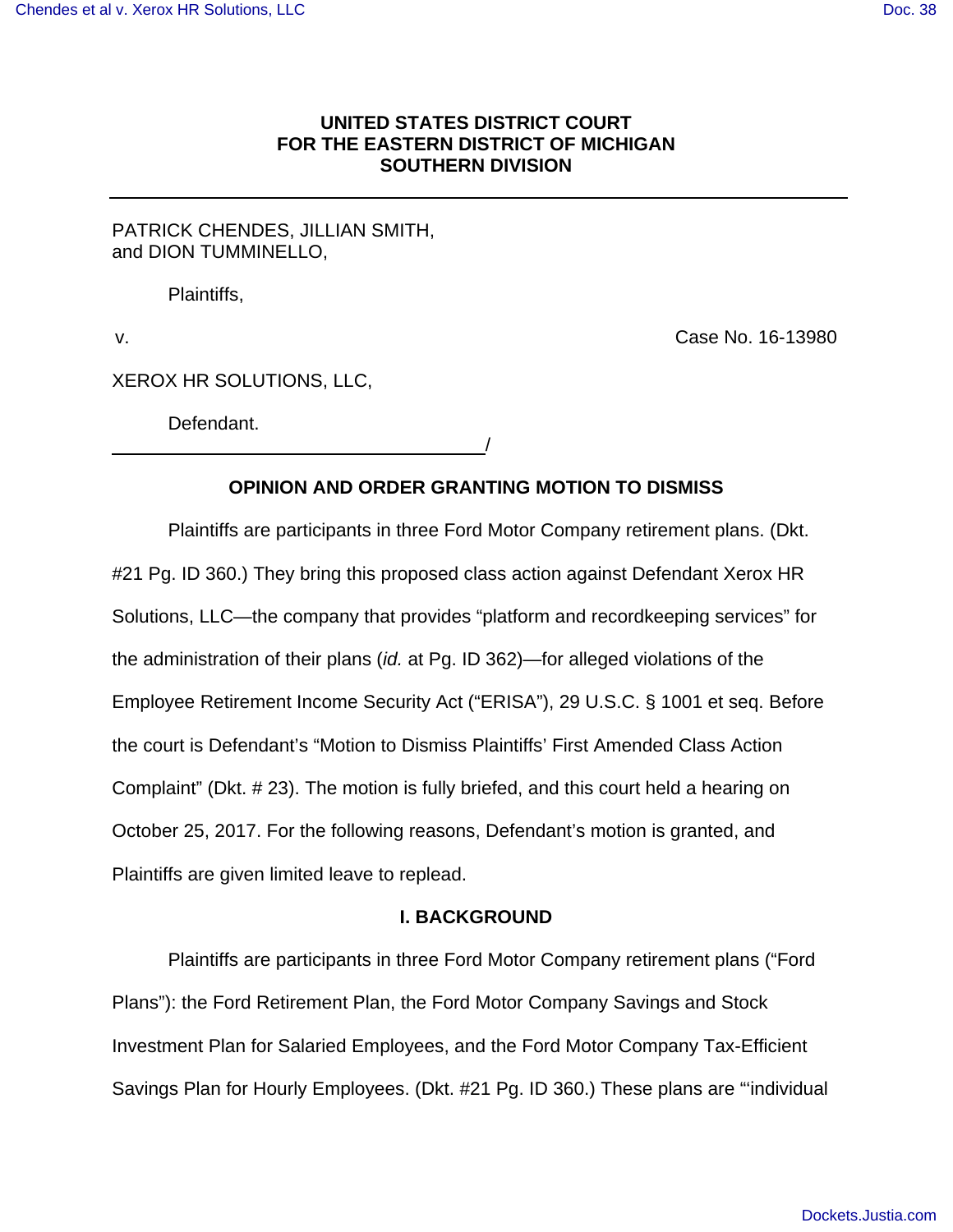account plans,' tax qualified retirement plans maintained by employers for the benefit of their employees." (Id. at Pg. ID 362.) Participants in the Ford Plans are in charge of directing the investment of their accounts among the available investment options. (Id. at Pg. ID 363.) Plaintiffs bring this action on behalf of their plans and "all other similarly situated qualified retirement plans." (Id. at Pg. ID 360.)

 The Ford Plans "participate in the Ford Defined Contribution Plan Master Trust" ("Master Trust"), which was created "to permit the commingling of trust assets of the Ford Plans for investment and administrative purposes." (Id. at Pg. ID 361.) "Participant accounts in the Ford Plans are thus comprised of various combinations of any employee contributions, any employer contributions[,] and any investment income earned from the individual investment options selected within the participant account." (Id.) At the end of 2015, the net assets in the Master Trust totaled \$13.94 billion. (Id. at Pg. ID 362.)

 Defendant "provides platform and recordkeeping services to the Master Trust for the administration of the Ford Plans." (Id.) "[A]mong the optional services that Xerox HR makes available to its qualified plan customers is the opportunity for plan participants to obtain professional investment advice regarding the investment of their plan accounts." (*Id.* at Pg. ID 364.) For that service, "Xerox HR has contracted with Financial Engines [('FE')]." (Id.) According to Plaintiffs, Ford decided to include this optional service among the services that it offered to Plaintiffs and other participants in the Ford Plans, and the "Ford Plans and/or Master Trust" executed a separate agreement with FE. (Id.) "The agreement between the Ford Plans and FE contains an acknowledgement that FE is an ERISA fiduciary with respect to the investment advice program" and provides for the fee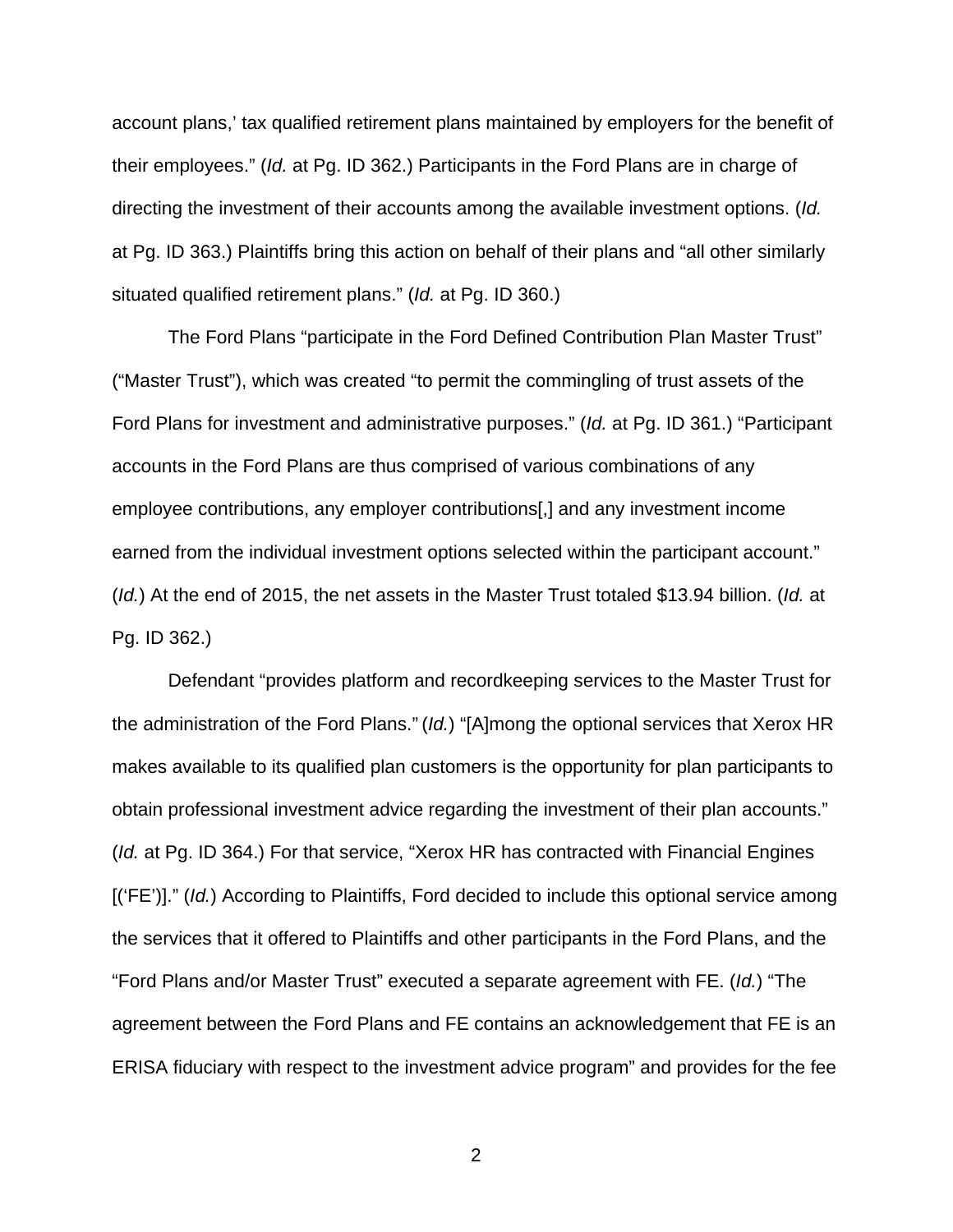Plaintiffs and other plan participants will pay for FE's services, a percentage of the participant's account value on a scaled basis. (Id.)

 Plaintiffs allege that, while the Ford Plans and FE executed their own agreement, Defendant "dictates and controls certain of the terms and conditions on which FE will provide services to the retirement plans administered on the Xerox HR platform." (Id.) As to the cost of being included as the sole investment advice service provider on Defendant's platform, "FE agreed to pay—and is paying—Xerox HR a significant percentage of the fees it collects from Ford's 401(k) plan investors," including Plaintiffs. (Id. at Pg. ID 365.)

 This, according to Plaintiffs, is the problem—because Xerox is already collecting fees for its recordkeeping services, its demand for a percentage of FE's take from Plaintiffs amounts to a "kickback." (Id.) The fees Xerox HR collects from FE "are not being paid for any substantial services being provided by Xerox HR to FE or to participants of the Plans, . . . but are instead being paid as part of a so-called 'pay-toplay' arrangement." (Id.) Specifically, Plaintiffs allege that "FE is paying Xerox HR over 30% of the fees it receives from the Ford Plans," an amount that they believe "is plainly unreasonable." (Id. at Pg. ID 370.) Moreover, "[t]his 'pay to play' arrangement wrongfully inflates the price of FE's professional investment advice services that are critical to the successful management of workers' retirement savings and violates the fiduciary responsibility and prohibited transaction rules of Sections 404, 405[,] and 406 of ERISA, 29 U.S.C. §§ 1104, 1105[,] and 1106." (Id. at Pg. ID 365.)

 Plaintiffs bring four claims for this allegedly wrongful activity. First, Plaintiffs allege that Defendant and FE breached their fiduciary duties to the Plan participants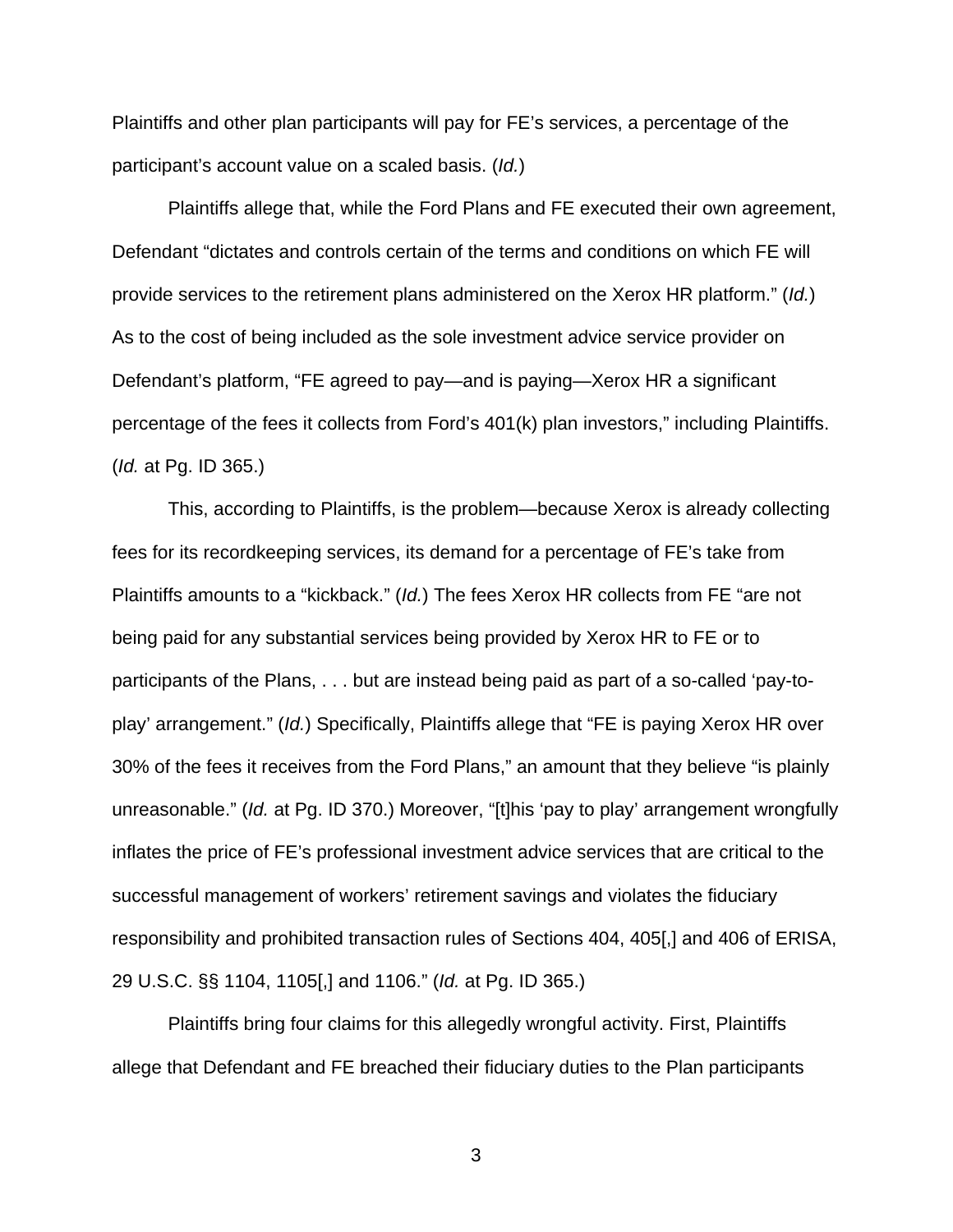and beneficiaries in violation of ERISA § 404, 29 U.S.C. § 1104 ("Count I"). (Id. at Pg. ID 387–90.) Second, Plaintiffs allege various "prohibited transactions" in violation of ERISA § 406, 29 U.S.C. § 1106, by both Defendant and FE ("Count II"). (*Id.* at Pg. ID 390–93.)<sup>1</sup> Third, Plaintiffs claim that, even if Defendant is not a fiduciary, Defendant is liable for FE's commission of prohibited transactions because Defendant knowingly received improper payment from FE, a fiduciary to the Ford Plans, see Harris Tr. & Sav. Bank v. Salomon Smith Barney, Inc., 530 U.S. 238, 241 (2000) ("Count III"). (Id. at Pg. ID 394– 95.) Finally, Plaintiffs allege that Defendant failed to meet its disclosure obligations under 29 C.F.R. § 2550.408b-2(c)<sup>2</sup> ("Count IV"). (Id. at Pg. ID 395-96.)

#### **II. STANDARD**

Federal Rule of Civil Procedure 8(a)(2) requires that a complaint contain "a short and plain statement of the claim showing that the pleader is entitled to relief." "To survive a motion to dismiss, a complaint must contain sufficient factual matter, accepted as true, to 'state a claim for relief that is plausible on its face.'" Ashcroft v. Iqbal, 556 U.S. 662, 678 (2009) (quoting Bell Atl. Corp. v. Twombly, 550 U.S. 544, 570 (2007)). "[W]here the well-pleaded facts do not permit the court to infer more than the mere possibility of misconduct, the complaint has alleged—but it has not shown—that the pleader is entitled to relief." Id. at 679. The court views the complaint in the light most favorable to the plaintiff and accepts all well-pleaded factual allegations as true. Tackett v. M & G Polymers, USA, LLC, 561 F.3d 478, 488 (6th Cir. 2009). The court, however, "need not accept as true legal conclusions or unwarranted factual inferences." Directv,

 $\overline{a}$ 

<sup>&</sup>lt;sup>1</sup> Plaintiffs also contend Defendant can be held liable for FE's breaches under Counts I and II as a co-fiduciary, see 29 U.S.C. § 1105. (Dkt. #21 at Pg. ID 389, 393.)

<sup>&</sup>lt;sup>2</sup> Plaintiffs' complaint refers to 29 C.F.R. § 4550.408(b)-2(c), but this, according to Plaintiffs, was a "citation error." (Dkt. # 27 Pg. ID 1003.)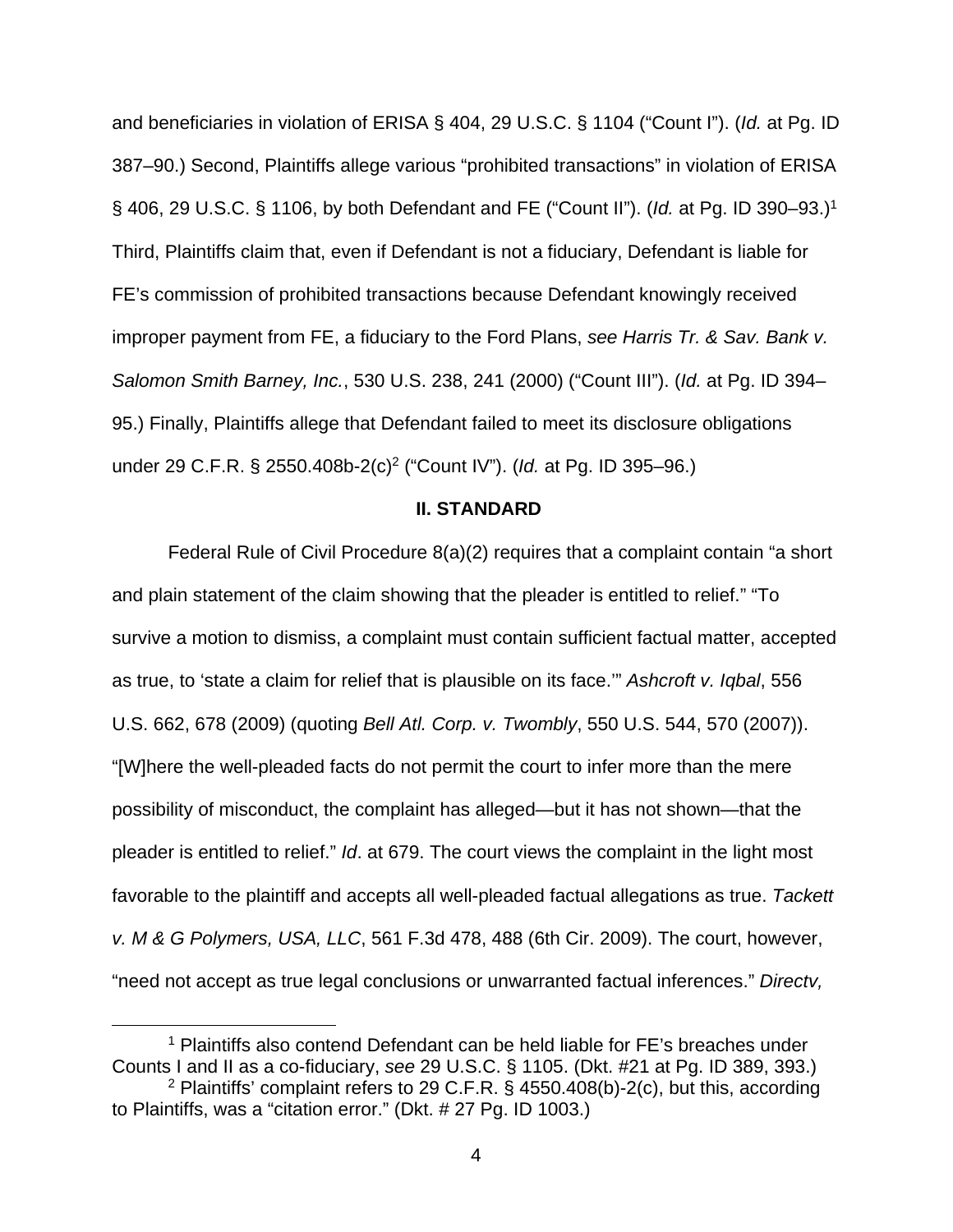Inc. v. Treesh, 487 F.3d 471, 476 (6th Cir. 2007).

 "In determining whether to grant a Rule 12(b)(6) motion, the court primarily considers the allegations in the complaint, although matters of public record, orders, items appearing in the record of the case, and exhibits attached to the complaint, also may be taken into account." Amini v. Oberlin College, 259 F.3d 493, 502 (6th Cir. 2001) (quoting Nieman v. NLO, Inc., 108 F.3d 1546, 1554 (6th Cir. 1997)). Furthermore, "when a document is referred to in the pleadings and is integral to the claims, it may be considered without converting a motion to dismiss into one for summary judgment." Commercial Money Ctr. v. Ill. Union Ins. Co., 508 F.3d 327, 335–36 (6th Cir. 2007).

#### **III. DISCUSSION**

#### **A. Defendant's Fiduciary Liability (Count I)**

"The threshold question in all cases charging breach of ERISA fiduciary duty is whether the defendant was 'acting as a fiduciary (that is, was performing a fiduciary function) when taking the action subject to complaint." Cataldo v. U.S. Steel Corp., 676 F.3d 542, 552 (6th Cir. 2012) (quoting Pegram v. Herdrich, 530 U.S. 211, 226 (2000)). A fiduciary includes anyone who "exercises any discretionary authority or discretionary control respecting management of [the] plan or exercises any authority or control respecting management or disposition of its assets." 29 U.S.C. § 1002(21)(A)(i). "[T]he definition of a fiduciary under ERISA is a functional one, is intended to be broader than the common law definition, and does not turn on formal designations such as who is the trustee." Smith v. Provident Bank, 170 F.3d 609, 613 (6th Cir. 1999). Because an ERISA fiduciary "may wear different hats," a party may act as a fiduciary with respect to some matters but not others. See Pegram, 530 U.S. at 225; see also Coulter v. Morgan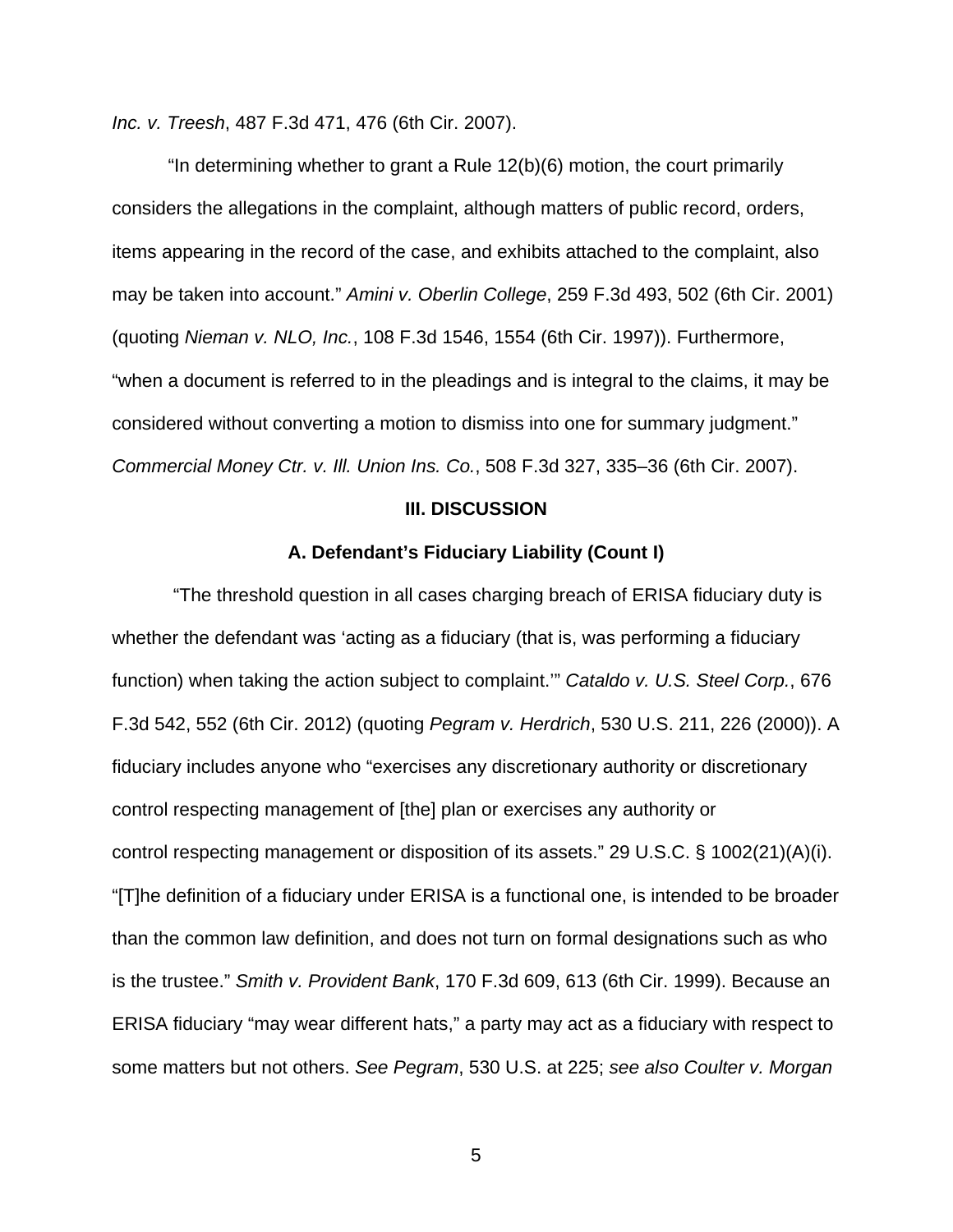Stanley & Co., 753 F.3d 361, 366 (2d Cir. 2016).

 Plaintiffs' first three counts turn on whether Defendant and/or FE was a fiduciary with respect to the challenged conduct. Counts I and II—for violation of fiduciary duties and prohibited transactions, respectively—require that Defendant was a fiduciary with respect to the challenged conduct. To the extent that Plaintiffs argue that Defendant can also be held liable for FE's breaches as a co-fiduciary under § 405, 29 U.S.C. § 1105, (see Dkt. #21 Pg. ID 389, 393), FE must be a fiduciary for liability to attach. Count III, which alleges that FE committed prohibited transactions for which Defendant can be liable as a party in interest, requires that FE be a fiduciary. Defendant also contends that Plaintiffs are required to establish fiduciary duty with respect to Count IV—that claim, however, is dismissed on other grounds, as set forth below.

 Defendant's first argument on this motion to dismiss is that Plaintiffs cannot state a claim for breach of fiduciary duties or for prohibited transactions because neither Defendant nor FE was a fiduciary of the plan with respect to the challenged conduct. (Dkt. #23 Pg. ID 713–21.) Plaintiffs disagree. Plaintiffs premise Defendant's fiduciary status on three grounds. Each will be addressed in turn.

#### i. Discretion over Compensation

 First, Plaintiffs claim that Xerox HR is a fiduciary because it had discretion over the amount of its compensation. See Pipefitters Local 636 Ins. Fund v. Blue Cross & Blue Shield of Mich., 722 F.3d 861, 867 (6th Cir. 2013). (Dkt. #27 Pg. ID 987.) Specifically, Plaintiffs allege that because the agreement between Defendant and Ford did not cabin Defendant's ability to seek compensation from a party like FE, Defendant in effect controlled the terms of its own compensation by seeking additional money from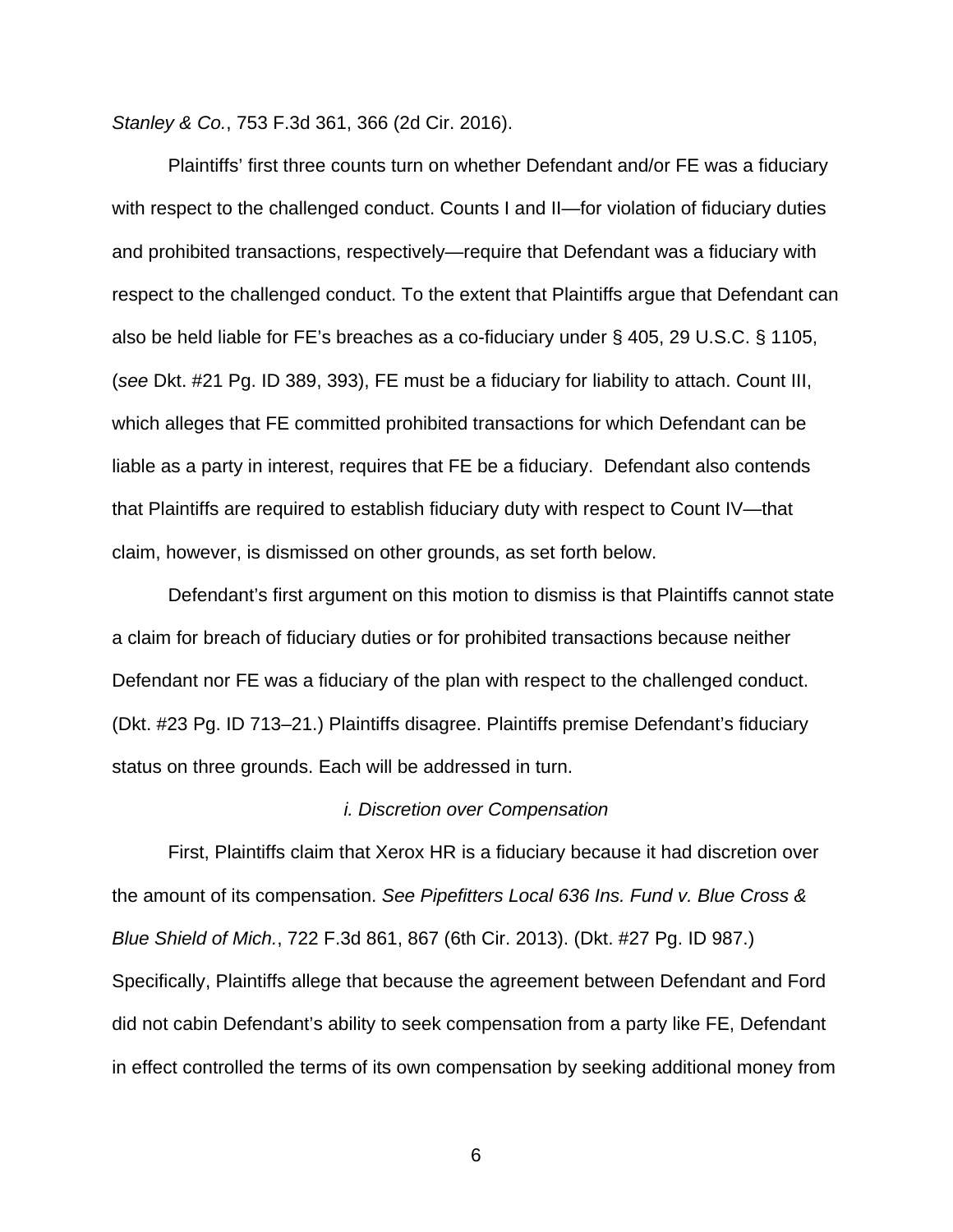FE. (Id. at Pg. ID 987–90 ("What is significant is that the agreements between Xerox and the Plans did not limit Xerox's discretion in negotiating additional fees for itself from FE." (emphasis original)).)

 Defendant, on the other hand, argues that it and FE cannot be fiduciaries with respect to their own compensation (i.e., the fees at issue in this case) because Defendant's and FE's business relationships with both each other and Ford amount to "arm's length contract[s]" that "[do] not give rise to ERISA fiduciary status." See Seaway Food Town, Inc. v. Med. Mut. of Ohio, 347 F.3d 610, 619 (6th Cir. 2003). (Dkt. #23 Pg. ID 714–17.) While Defendant acknowledges that under Sixth Circuit precedent a party in an "arm's length contract" may be held liable as a fiduciary where a contract term "authorizes the party to exercise discretion" as to its own compensation, see Seaway, 347 F.3d at 619, Defendant argues that it had no discretion in setting its own compensation as it relates to this case. Defendant points to the fact that Plaintiffs premise "discretion" on Defendant's ability to seek compensation from FE. (Id. at Pg. ID 716) ("Of note, Plaintiffs do not allege that the actual FE-Xerox Agreement gives Xerox any discretion over its compensation, but only that the negotiation of this contract gave Xerox such discretion.") But negotiation of this contract, according to Defendant, does not amount to a fiduciary act. (Id.)

 It seems to the court, then, that the question here is what constitutes "discretion" in setting compensation. The court disagrees with Plaintiffs that "discretion" includes the ability to seek additional compensation not provided for in the original agreement.

 Plaintiffs rely on Pipefitters, which they say "explained that the contract at issue in that case 'in no way cabins Defendant's discretion to charge or set the . . . fee' that it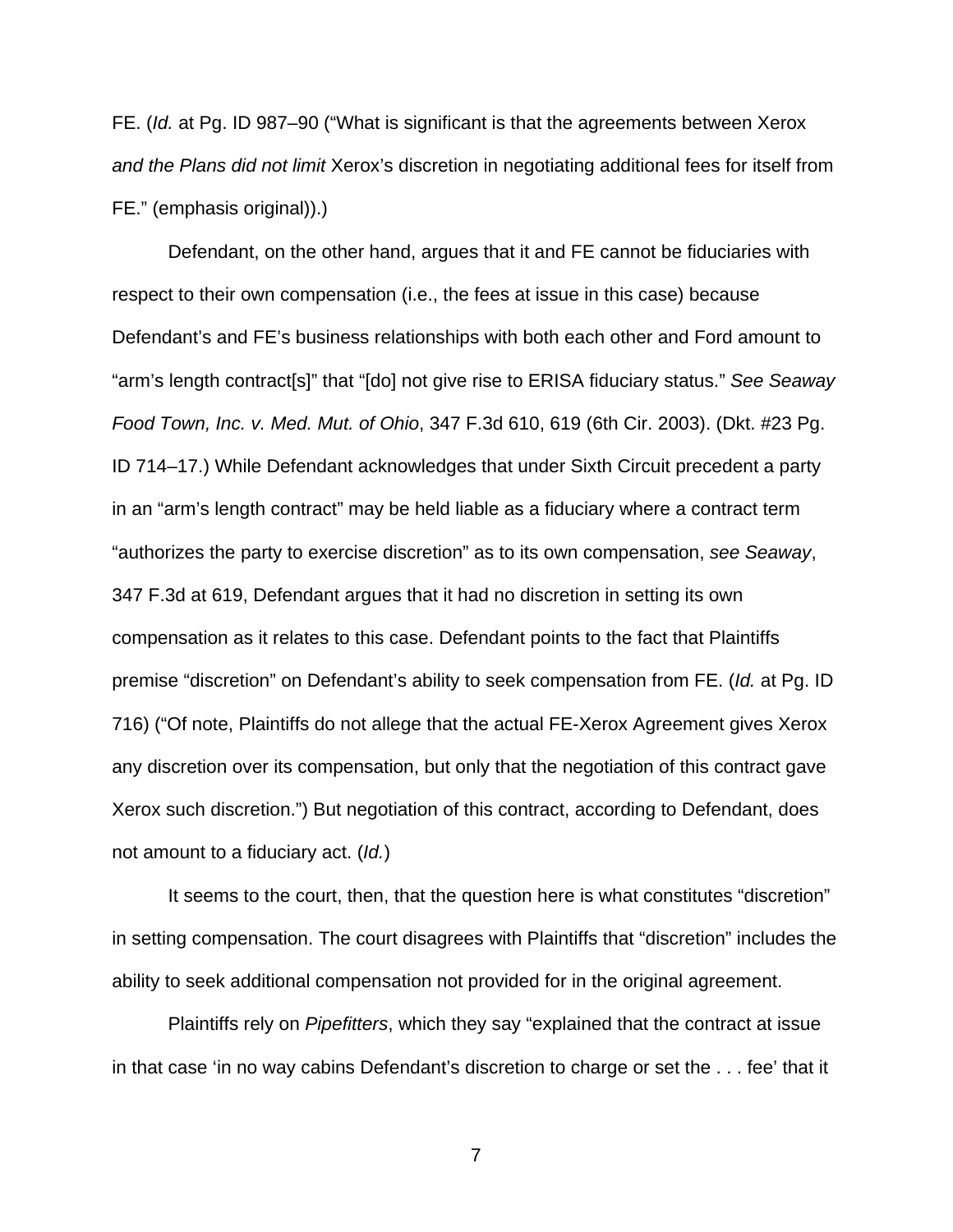received for its services, and that, as such, 'Defendant necessarily had discretion in the way it collected the funds to defray its [costs].'" (Dkt. #27 Pg. ID 987 (brackets and ellipses in original) (quoting 722 F.3d at 867).) In Pipefitters, the plaintiff insurance fund brought suit against the defendant insurance company for breach of fiduciary duty. 722 F.3d at 865. The fund alleged that its insurance company had wrongfully imposed and failed to disclose the imposition of a fee—a cost transfer subsidy—that was arguably permitted under the terms of the parties' contract. Id. at 864–65. The term of the contract at issue, however, did not "set forth the dollar amount for the [fee] or even a method by which the [fee was] to be calculated." Id. at 867. Because the defendant only charged the fee to some of its customers, the Sixth Circuit found that the defendant had discretion in how it collected funds from the plaintiff.

This case, however, is not like *Pipefitters*. There is no contract provision between Defendant and the Plans that permits Defendant to exercise discretion in the amount of money it receives from the Plans directly. Plaintiffs do not allege that the agreement between Xerox and the Plans in any way permitted Xerox to exercise discretion in how much money it received from the Plans. Rather, Plaintiffs rely on the fact that their agreement with Defendant did not limit Defendant's ability to seek further compensation elsewhere. (Dkt. #27 Pg. ID 989.) Indeed Plaintiffs, in response to the motion to dismiss, refer not to Defendant's discretion in retaining funds from Plaintiffs, but rather to Defendant's "discretion over the compensation it received from FE." (Id. at Pg. ID 990.) This is not the kind of discretion that was at issue in *Pipefitters*, where the defendant exercised discretion in exacting fees from the plaintiff insurance fund.

Any fees that Defendant collected were collected from FE, and were based firstly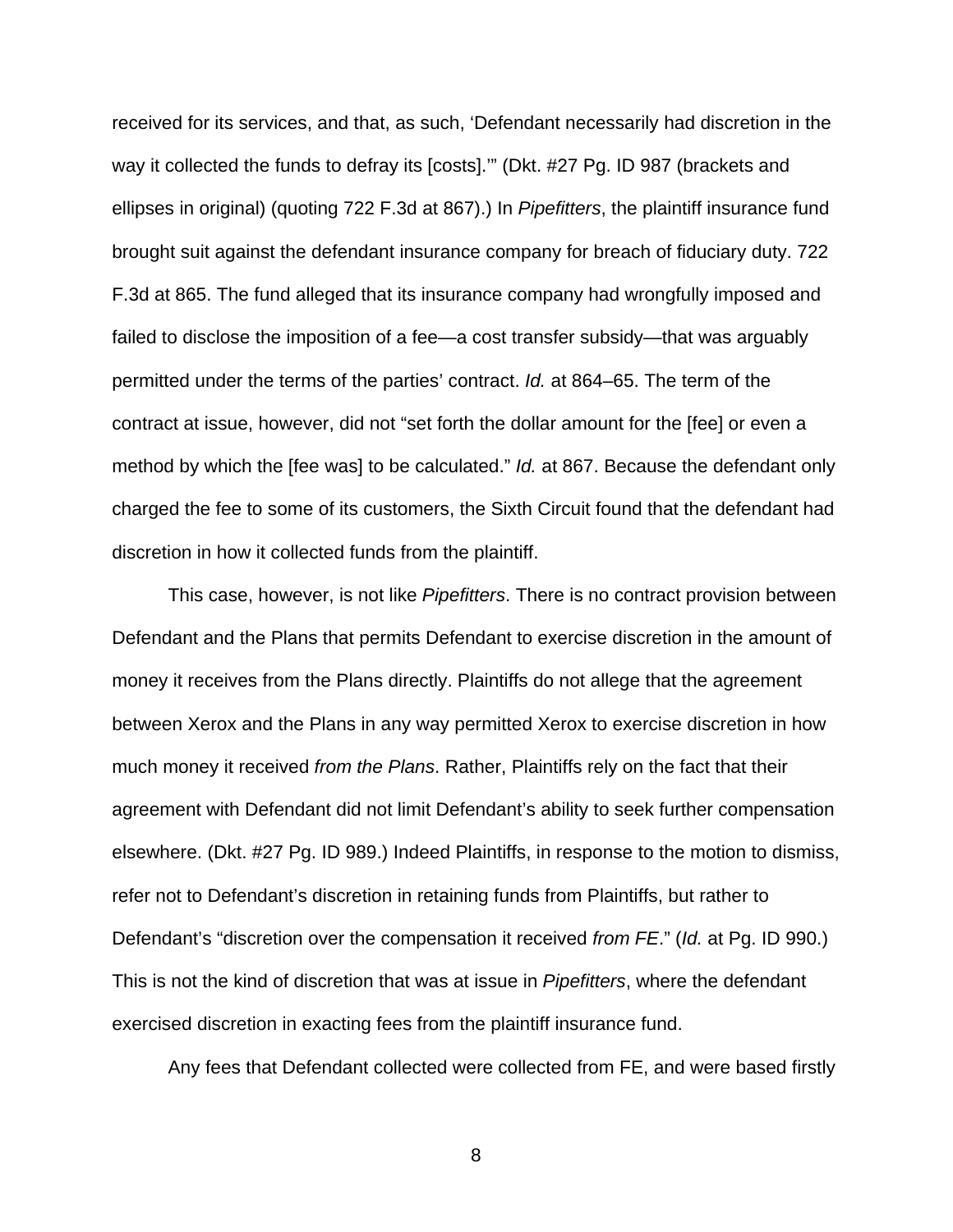on an arm's length negotiation between Defendant and FE—not Defendant's discretion as it related to the Plans. Even after Defendant and FE entered into their agreement, Defendant's compensation was based on factors outside of Defendant's discretion: namely, the number of participants who used FE's services and the valuation of the assets of those participants. Even so, Defendant's receipt of a portion of FE's fees is entirely dependent on whether the Plan's participants engage FE's services in the first place. If participants in the Plans choose not to use FE's services, Defendant receives no such fees at all.

 Because Defendant did not have discretion over the amount of its own compensation as it relates to Plaintiffs, Defendant was not acting as a fiduciary in collecting fees from FE.

#### ii. Election of a Fiduciary

 Second, Plaintiffs contend that Defendant is a fiduciary because it selected another fiduciary—FE—and "[m]any courts have held that appointing an ERISA fiduciary is itself a fiduciary act." (Id. at Pg. ID 990.) They argue that "[c]onsistent with ERISA's functional approach, Xerox is a fiduciary by virtue of its de facto control over FE's appointment." (Id.)

 Defendant argues that it cannot be held liable as a fiduciary for selecting FE for the Ford Plans because such a selection amounted to a "product design feature" for which fiduciary liability cannot attach (Id. at Pg. ID 717–20 ("Xerox's decision to offer FE through its platform is a design feature of the products/services offered by Xerox.").) Defendants contend, in other words, that Plaintiffs have not adequately alleged that Defendant indeed chose FE for the Ford Plans; rather, according to Defendant, FE was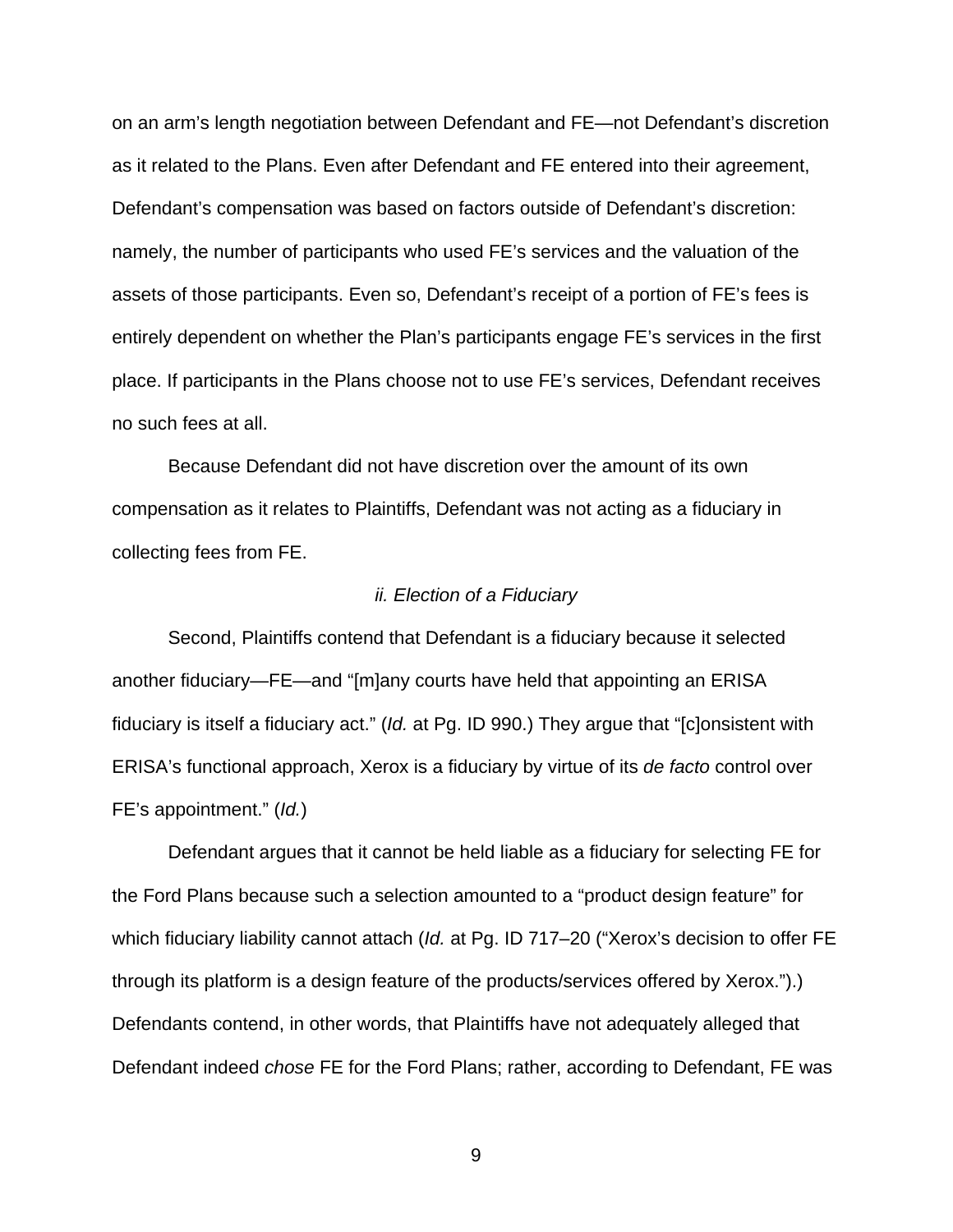part of the Xerox HR "product" that Ford ultimately chose. (Id. at Pg. ID 718 ("[E]ven after Ford chose to use Xerox, Plaintiffs admit that it was Ford who voluntarily 'elected to include [] investment advice service[s]' provided by FE as an additional 'optional' benefit for participants." (quoting First Am. Class Action Compl., Dkt. #21 Pg. ID 364)).) Any contention by Plaintiffs that Defendant effectively selected FE because "Ford could not reasonably have simply moved its plans to another platform provider" is, Defendant argues, "entirely conclusory." (Dkt. #23 Pg. ID 718.)

 The court agrees with Defendant that, from the face of Plaintiffs' complaint, it was Ford which ultimately elected to engage FE. (Dkt. # 21 Pg. ID 364 ("Ford elected to include such investment advice service [sic] among the optional services made available by Xerox HR to Plaintiff and the other participants in the Ford Plans. A separate agreement was signed between the Ford Plans and/or Master Trust and FE.").) The argument that Ford could not "reasonably" have made a switch to a different record keeper is inapposite—Ford still made the decision. And Plaintiffs have not provided the court with any authority to suggest that the inability to "reasonably" switch to a different record keeper amounts to a lack of choice in deciding on an investment advice services provider.

 Plaintiffs do allege—albeit through conclusory statements—that Defendant "controlled the negotiation of the terms and conditions under which FE would provide its services to the participants of the Ford Plans." (Id. at Pg. ID 376.) They also allege that "Xerox HR's discretionary control over the provision of FE's services to the Plans gives Xerox HR discretionary authority and control over the management of the Plans themselves." (Id. at Pg. ID 378.) A similar argument was raised by plaintiffs in Hecker v.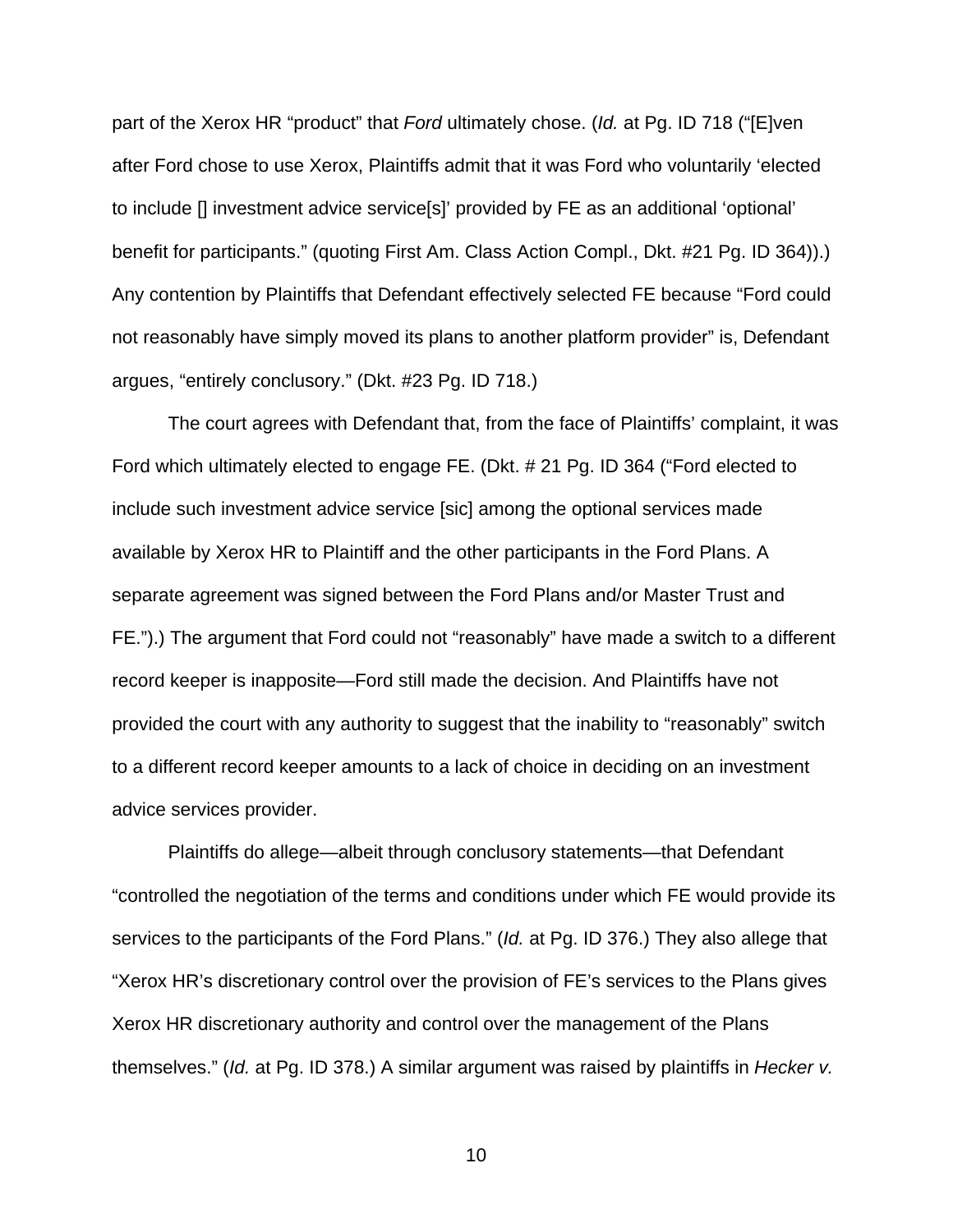Deere & Co., 556 F.3d 575, 583–84 (7th Cir. 2009). In Hecker, plaintiffs were participants in retirement plans offered by Deere. 556 F.3d at 578. They alleged, inter alia, that Fidelity Trust (acting simultaneously as a record keeper and administrator of their plans, as well as trustee of two of the plans) violated its duties as a "functional fiduciary" by improperly selecting funds that were managed by Fidelity Research, who in turn was giving Fidelity Trust a portion of the fees it collected. *Id.* at 583.

The Seventh Circuit in Hecker determined that there was nothing wrong with Fidelity's arrangement, finding "[t]o the contrary, as Fidelity points out, there are cases holding that a service provider does not act as a fiduciary with respect to the terms in the service agreement if it does not control the named fiduciary's negotiation and approval of those terms." Id. (emphasis added). The Seventh Circuit found that Fidelity Trust lacked such control because "the Trust Agreement gives Deere, not Fidelity Trust, the final say on which investment options will be included. The fact that Deere may have discussed this decision, or negotiated about it, with Fidelity Trust does not mean that Fidelity Trust had discretion to select the funds for the Plans." Id. While the plaintiffs on appeal alleged that "Fidelity Trust exercised de facto control over the selection of the funds and Deere rubber-stamped its recommendations," the Seventh Circuit rejected that argument because the plaintiffs had not included it in the complaint. Id. at 583–84. Rather, plaintiffs had alleged that Fidelity Trust had merely "played a role" in the selection of investment options. Id. As the Seventh Circuit noted: "There is an important difference between an assertion that a firm exercised 'final authority' over the choice of funds, on the one hand, and an assertion that a firm simply 'played a role' in the process, on the other hand." Id. at 584. Because the Hecker plaintiffs had not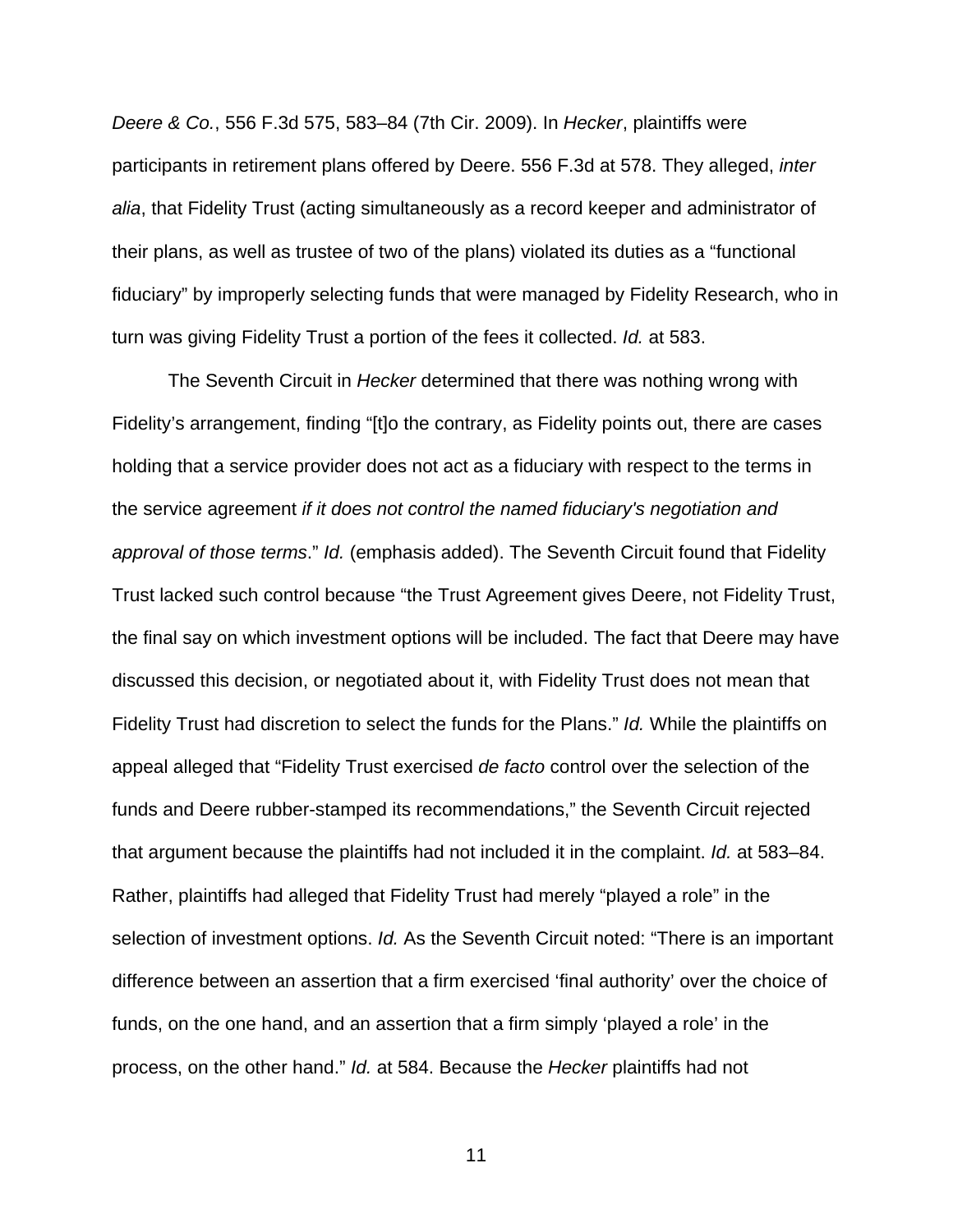sufficiently alleged control, the court declined to comment on the "possible scope of the 'functional fiduciary' concept." Id.

 Plaintiffs here, however, have alleged control. (See, e.g., Dkt. #21 Pg. ID 376 ("Xerox HR hired FE and controlled the negotiation of the terms and conditions under which FE would provide its services to the participants of the Ford Plans.").) Ultimately, in light of the fact that the "definition of a fiduciary under ERISA is a functional one," Smith, 170 F.3d at 613, it is possible for a party to act as a functional fiduciary to the extent that it controls the terms and conditions under which a fiduciary will act in a fiduciary capacity with respect to another party.

 Plaintiffs seem to suggest, in this portion of the complaint, that by "control" over the negotiation of terms and conditions, they mean simply that FE, after contracting with the Ford Plans, would still be required to pay Defendant a portion of its fees. (Id. (specifying that the "terms and conditions" Defendant controlled were, "specifically, the terms requiring payment to Xerox HR of a portion of the fees paid by retirement plan investors for participating in the investment advice program.").) The court doubts that such an allegation—an allegation that does not say that Defendant was directly involved in the Ford-FE negotiations—rises to the level of appointment of a fiduciary sufficient to impose fiduciary liability. However, as Plaintiffs' complaint is unclear on this point (and thus does permit the court to infer more than a "mere possibility of misconduct," Iqbal, 556 U.S. at 678) Plaintiffs will be given leave to replead to allege—to the extent that they can—facts demonstrating that Defendant "exercised de facto control" over the election of FE as a fiduciary for the Plans.

iii. Control Over the Ford-FE Agreement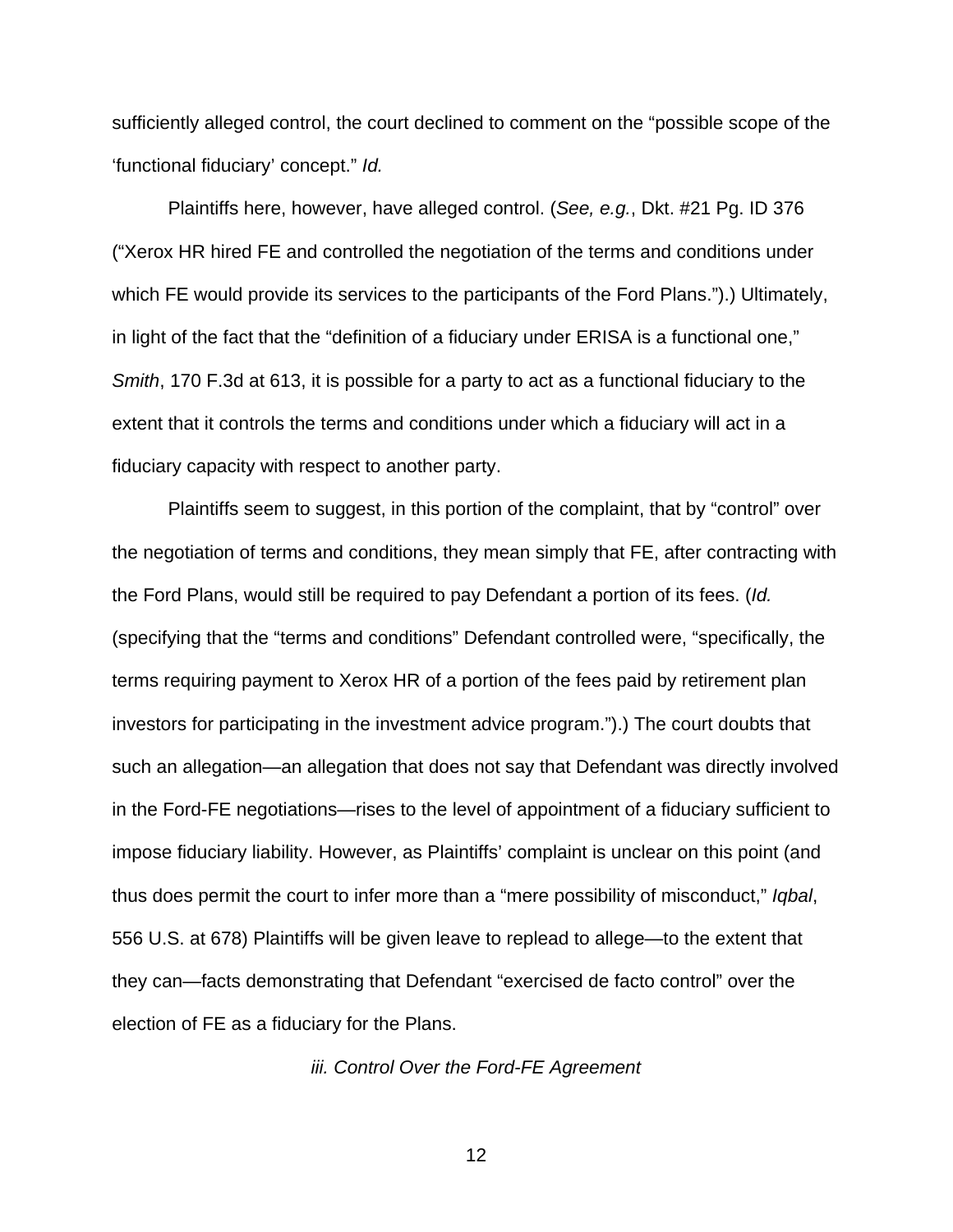Finally, Defendant is an ERISA fiduciary, according to Plaintiffs, because fiduciary status is "ultimately a matter of functional control over a plan or its assets" and the agreement between Ford and FE amounts to a "plan asset" over which Defendants had "functional control." (*Id.* at Pg. ID 994.) This argument is slightly different than Plaintiffs' argument, raised above, that Defendant selected FE as a fiduciary by maintaining control over the terms of FE's agreement with Ford; this argument alleges that the agreement itself was a "plan asset" rather than a means for Defendant to select FE as a plan fiduciary.

 Defendant contends that it cannot be an ERISA fiduciary with respect to control over the "plan asset" of the Ford-FE agreement because there is no reason to believe that the Ford-FE agreement is an "asset of the Plans." (Id. at Pg. ID 720–21.) Moreover, Defendant argues, negotiation of the Ford-FE agreement was not a fiduciary act, and the contract itself gives Defendant no authority over plan assets. (Id. at Pg. ID 720.)

ERISA itself does not define what it means to be an "asset" of a plan.<sup>3</sup> Black's Law Dictionary, however, defines "asset" as "1. An item that is owned and has value. 2. ( $p$ ). The entries on a balance sheet showing the items of property owned, including cash, inventory, equipment, real estate, accounts receivable, and goodwill. 3. (pl.)All the property of a person (esp. a bankrupt or deceased person) available for paying debts or for distribution." Black's Law Dictionary (10th ed. 2014). "Central to the definition of 'asset,' then, is that the person or entity holding the asset has an ownership interest in a given thing, whether tangible or intangible." In re Luna,

 $\overline{a}$ 

 $3$  29 C.F.R. § 2510.3–102 does define ERISA plan assets as they relate to employee contributions, but only to employee contributions; as such, it is irrelevant for this analysis.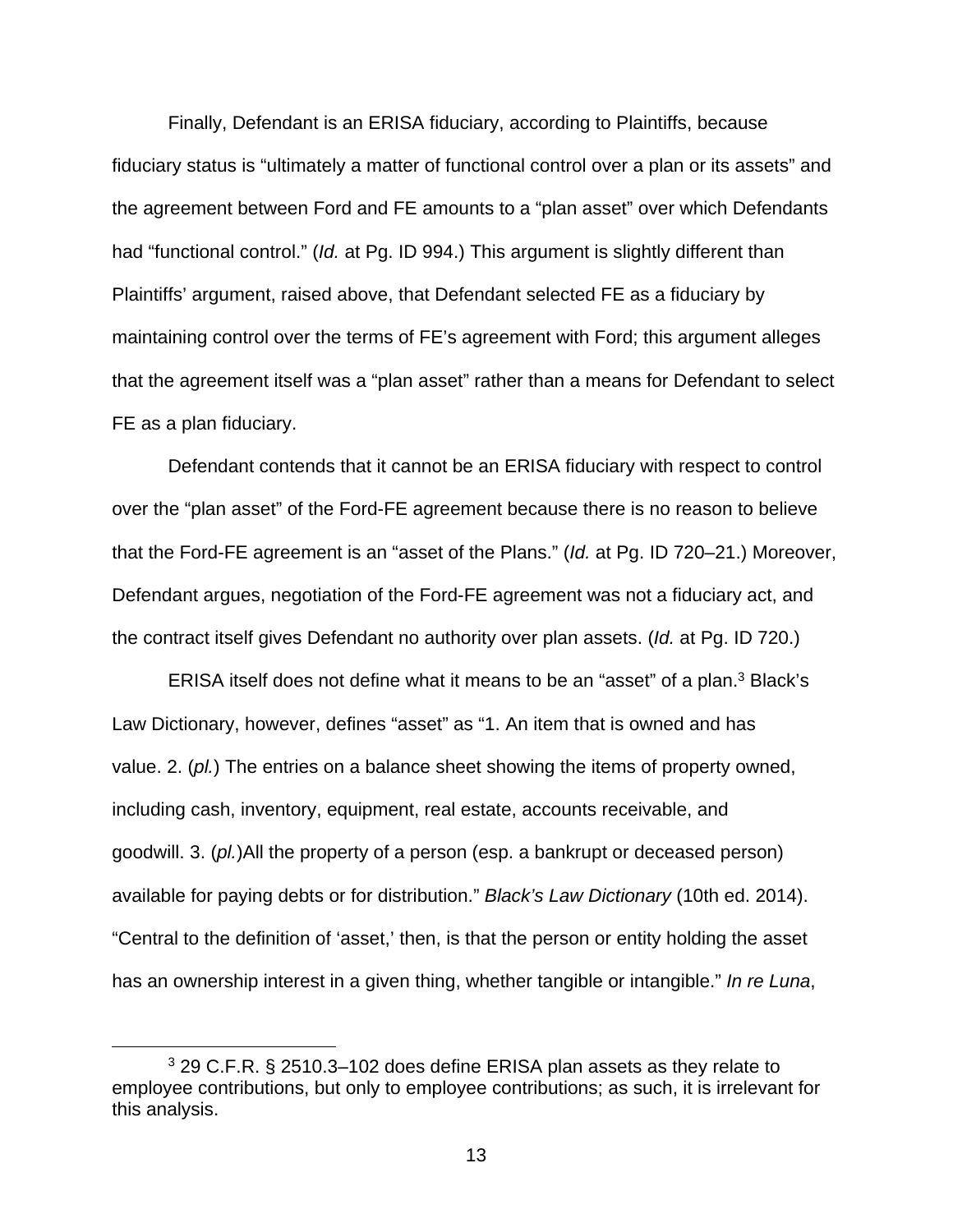406 F.3d 1192, 1199 (10th Cir. 2005). Accordingly, as Plaintiffs note, "assets of an employee benefit plan generally are to be identified on the basis of ordinary notions of property rights." Hi-Lex Controls, Inc. v. Blue Cross Blue Shield of Mich., 751 F.3d 740, 745 (6th Cir. 2014) (citation and internal quotation marks omitted).

 Plaintiffs rely on In re Luna, 406 F.3d at 1199–2000, for the proposition that "[c]ontractual rights are, ordinarily, intangible property rights, which makes them plan assets for the purposes of ERISA." (Dkt. #27 Pg. ID 995.) But at issue in Luna was the contractual right to collect unpaid employer contributions to the plan—not the entirety of a contract for the provision of services between two third parties. Plaintiff has cited no authority for the proposition that a contract for services independently negotiated between third parties constitutes an intangible property interest rising to the level of a plan asset. The court, therefore, finds no reason to conclude that the Ford-FE agreement was an "asset" of the plan. Accordingly, Defendant was not a fiduciary based upon the proffered theory that it exercised control over the Ford-FE agreement.<sup>4</sup>

### **B. Whether Defendant's Fees Were "Reasonable"**

 Defendant argues that Plaintiffs' claims should also be dismissed because Plaintiffs have failed to sufficiently allege that Defendant's fees were "unreasonable." Specifically, Defendant maintains that "nothing in ERISA prohibits the asset-based fee sharing arrangement between FE and Xerox." (Id. at Pg. ID 721.) For this proposition, Defendant cites Hecker v. Deere & Co., 556 F.3d 575 (7th Cir. 2009). In Hecker, as noted above, participants in Deere's retirement plans brought suit against Deere, Fidelity Management (the plans' record keeper and trustee), and Fidelity Research (the

<u>.</u>

<sup>&</sup>lt;sup>4</sup> This finding does not limit Plaintiffs' right to replead, it they can, that Defendant had de facto control over the appointment of FE as a fiduciary as described above.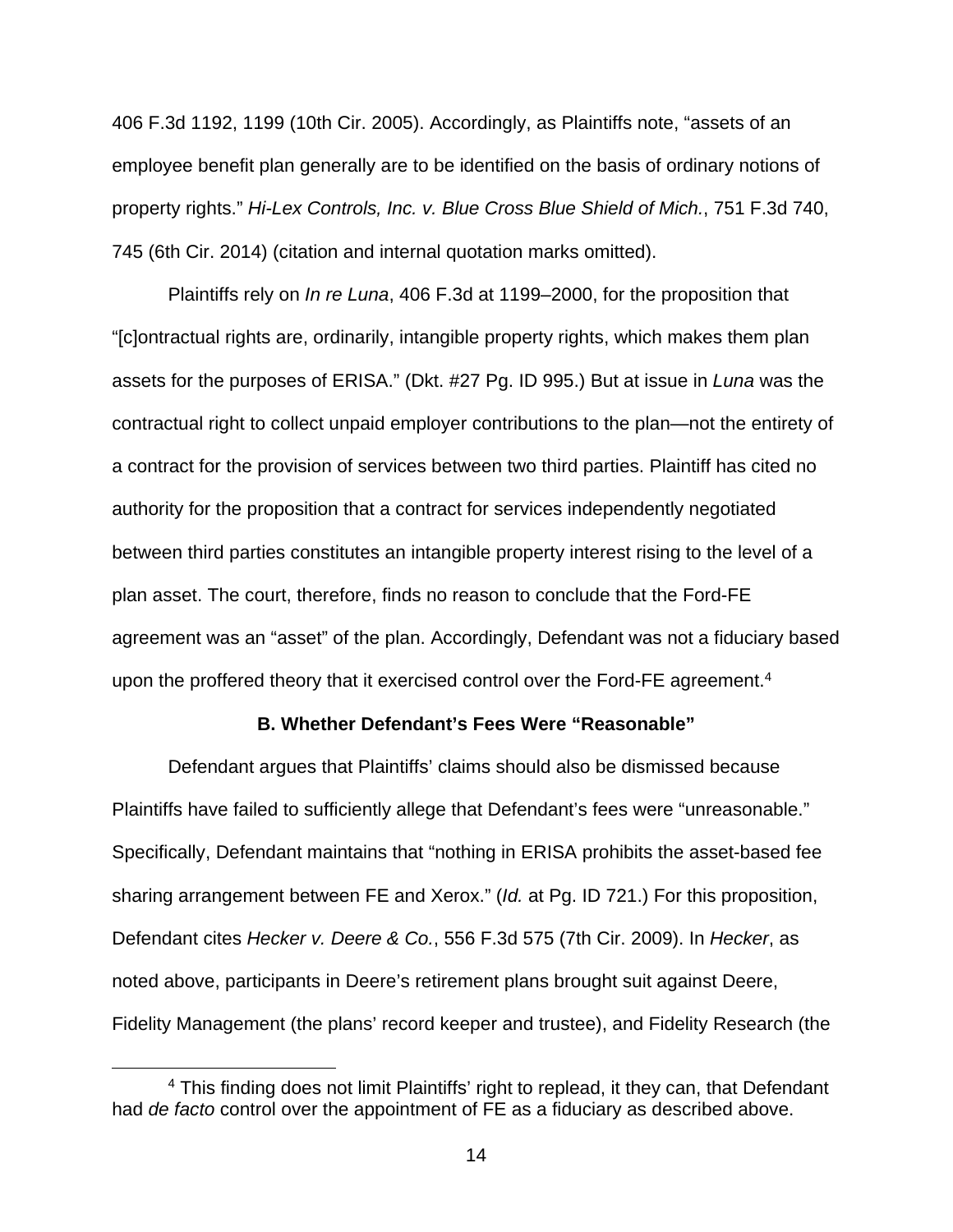plans' investment advisor) for, inter alia, failing to disclose that Fidelity Research shared its asset-based fees with Fidelity Management. 556 F.3d at 578. The district court dismissed the plaintiffs' claims, and the Seventh Circuit affirmed, ruling that the failure to disclose the fee sharing was not actionable because "such an arrangement . . . violates no statute or regulation." Id. at 585.

Defendant also alleges that the fee sharing arrangement in this case is reasonable in light of the fact that "it is to the plan participants' benefit that FE and Xerox cooperate in providing FE's investment advice services" and that "[u]ndertaking the responsibility for effectuating FE's trading instructions is a significant risk warranting compensation commensurate with that risk." (Dkt. #23 Pg. ID 722–23.) Moreover, Plaintiffs do not, according to Defendant, allege that the same services are available elsewhere for less money. (Id. at Pg. ID 723.)

 Plaintiffs counter that they have alleged that Defendant's take of FE's charges to the plans—approximately 30% of the gross amount in fees FE received—is "patently disproportionate" to the "data connectivity services" Defendant ostensibly provided. (Dkt. #27 Pg. ID 996.) That patent disproportionality, according to Plaintiffs, is made more obvious by the fact that Defendant was "already obligated to provide data connectivity services by virtue of its recordkeeping agreements with the plans." (Id.) Plaintiffs argue there is also no reason for an asset-based fee for data connectivity services because "they are not the kind of services that get more costly to provide or valuable in proportion to the amount of assets under management." (Id. at Pg. ID 997.)

 Plaintiffs, relying on Braden v. Wal-Mart Stores, Inc., 588 F.3d 585 (8th Cir. 2009), essentially argue that their allegations thus far permit the inference that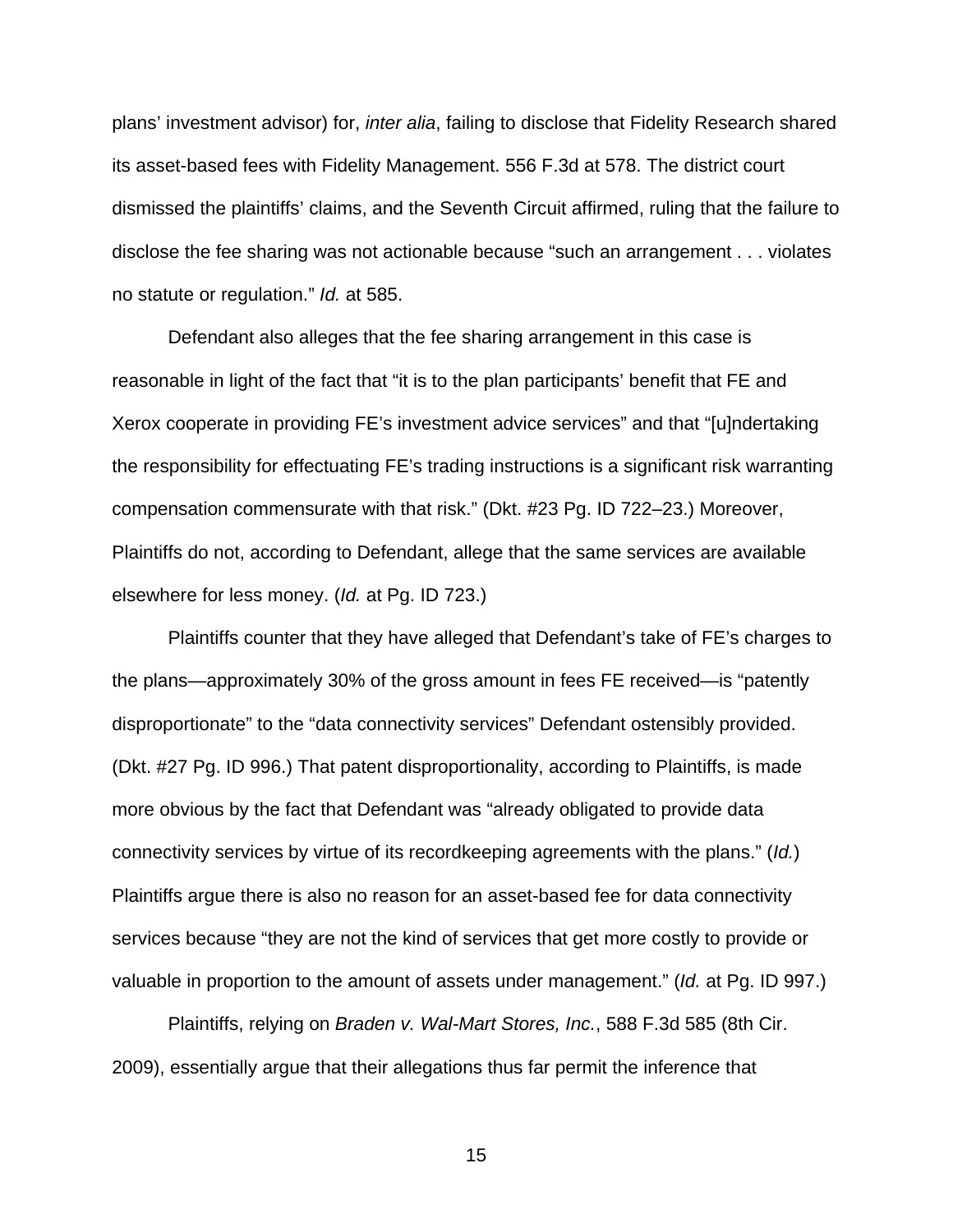Defendant's fees were unreasonable, and that dismissal on the basis of unreasonable fees would be improper at this stage. (Dkt. #27 Pg. ID 998.) In Braden, a participant in Wal-Mart's employee retirement plan brought suit against Wal-Mart and various individual executives for breach of fiduciary duties in managing the plan. 588 F.3d at 590. The plaintiff claimed that defendants had mismanaged the plan by allowing the plan's trustee to have a revenue-sharing arrangement with mutual funds that the trustee selected for the plan participants. 588 F.3d at 595–96. The Eighth Circuit reversed the district court's dismissal. The district court had faulted the plaintiff for pleading "no allegations regarding the fiduciaries' conduct," *id.* at 595, but the circuit determined that while "none of [plaintiff's] allegations directly addresses the process by which the plan was managed," it was "reasonable . . . to infer from what [was] alleged that the process was flawed," *id.* at 596.

 Dismissal on the basis of whether or not the fees in this case were "unreasonable" would be inappropriate. Indeed, an indefinite concept like "reasonableness" is precisely the kind of factual inquiry inappropriate for a motion to dismiss. While the fee-sharing arrangement itself, as Defendant notes, is not per se a violation of ERISA, it does not follow that Defendant's arrangement must have been reasonable. The court declines Defendant's invitation to dismiss on this basis.

#### **C. Prohibited Transaction Claims (Count II and III)**

 Plaintiffs allege in Counts II and III that Defendant and/or FE engaged in "prohibited transactions" in violation of ERISA § 406, 29 U.S.C. § 1106. Count II is premised on Defendant's status as a fiduciary and alleges four types of prohibited transactions in violation of § 406(a) and § 406(b). (Dkt. #21 Pg. ID 390–91.) Count III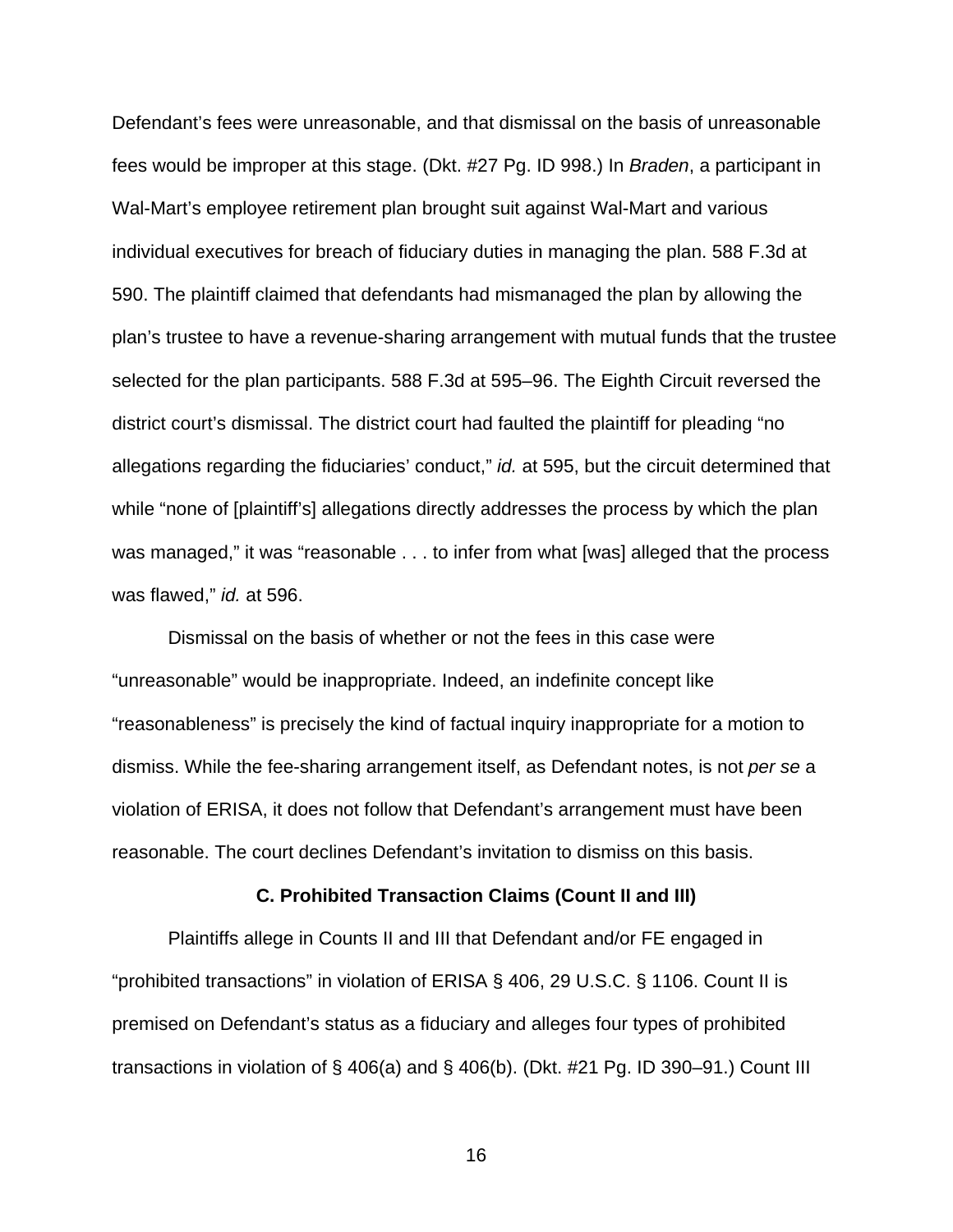alleges that—even if Defendant is not a fiduciary—Defendant is subject to "appropriate

equitable relief" for FE's prohibited transactions.

# i. Defendant's Fiduciary Liability

Section 406(a) bars certain transactions between the plan and a "party in

interest"—the transactions involved in § 406(a) "generally involve uses of plan assets

that are potentially harmful to the plan." Lockheed Corp. v. Spink, 517 U.S. 882, 893

(1996). The statute provides, in relevant part, that:

Except as provided in section 1108 of this title . . . a fiduciary with respect to a plan shall not cause the plan to engage in a transaction, if he knows or should know that such transaction constitutes a direct or indirect . . . (C) furnishing of goods, services, or facilities between the plan and a party in interest; [or] (D) transfer to, or use by or for the benefit of a party in interest, of any assets of the plan.

29 U.S.C. § 1106(a)(1)(C)–(D). Thus, in order to state a claim against Defendant for a

prohibited transaction under § 406(a), Plaintiffs are required to plead adequate facts to

establish that Defendant was a fiduciary. Additionally, under § 406(a)(1)(C), Plaintiffs

must show a transaction involving the plan and a party in interest. Under  $\S$  406(a)(1)(D),

Plaintiffs must show a transaction for the benefit of a party in interest that involves

"assets of the plan."

 $\overline{a}$ 

Section 406(b) prohibits certain transactions between the plan and a fiduciary.

The statute provides, in relevant part, that:

A fiduciary with respect to a plan shall not . . . (1) deal with the assets of the plan in his own interest or for his own account, [or] (3) receive any consideration for his own personal account from any party dealing with such plan in connection with a transaction involving the assets of the plan.

29 U.S.C. § 1106(b)(1),<sup>5</sup> (3). As with § 406(a), Plaintiffs are required to plead

<sup>&</sup>lt;sup>5</sup> Defendant contends in its motion to dismiss that although Plaintiffs cite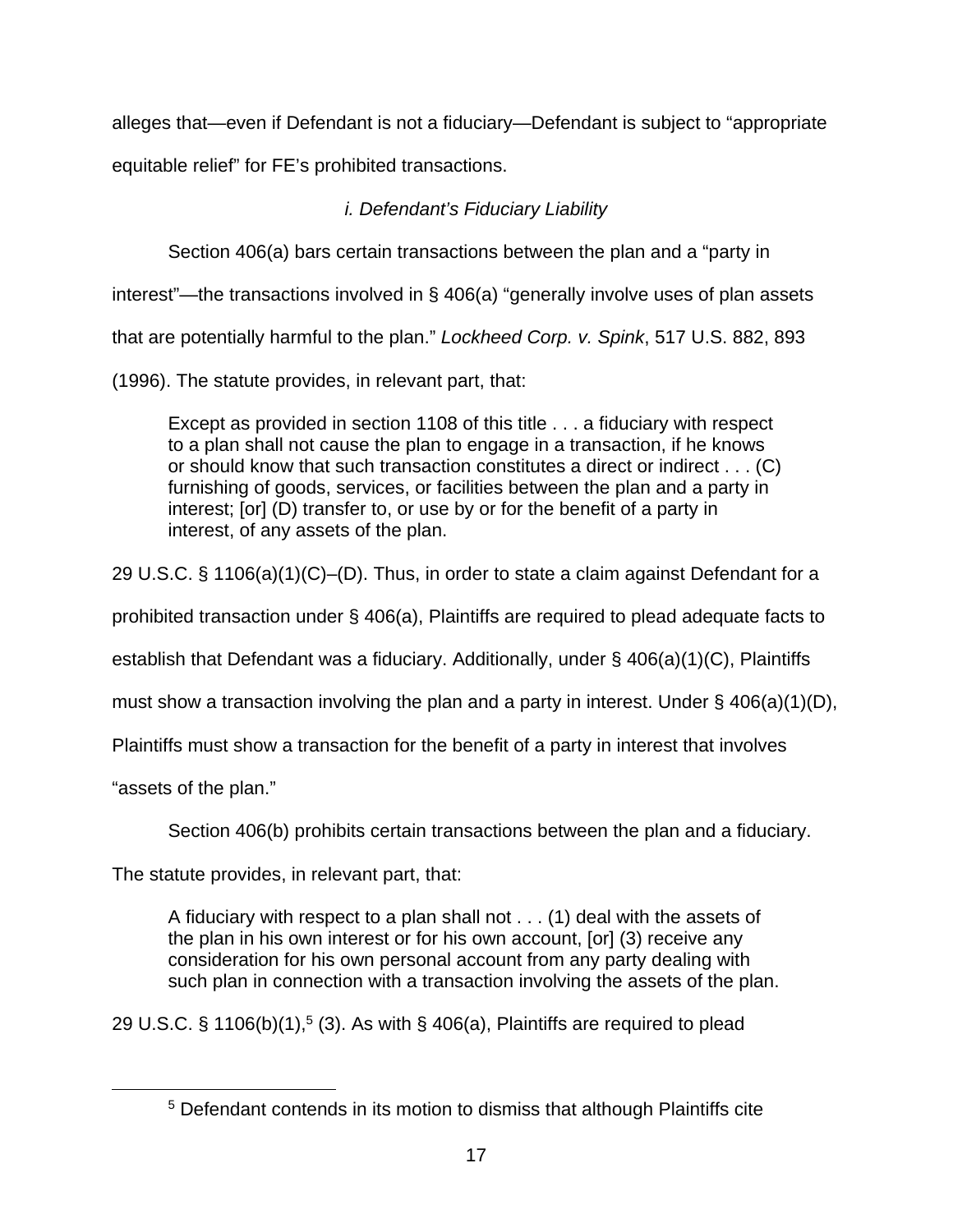adequate facts to establish that Defendant was a fiduciary. As relevant here, they are also required to demonstrate that the fiduciary "deal[t] with assets of the plan."

Defendant again argues that liability for prohibited transactions in Count II cannot

attach because Defendant was not a fiduciary with respect to the challenged conduct.

(Dkt. #23 Pg. ID 726.) In addition, Defendant claims that Plaintiffs cannot establish a

transaction between the "plan" and a party in interest because the Ford Plans were not

parties to the FE-Xerox Agreement. (Id.) Finally, Defendant argues that it cannot be

subject to liability under § 406(a)(1)(D), § 406(b)(1), or § 406(b)(3) because Plaintiffs

cannot show a transaction involving "assets of the plan." (Id.) According to Defendants,

once the Plans paid FE for FE's services, the money collected was an asset of FE—not

an asset of the plans. (Id. at Pg. ID 726–28.)

 $\overline{a}$ 

Plaintiffs argue, as above, that Defendant was a fiduciary. (Dkt. #27 Pg. ID

1000.)<sup>6</sup> They also argue that "[t]he Xerox-FE agreement related only to the provision of

<sup>§ 406(</sup>b)(1) in their complaint, they have not identified a violation of this section. (Dkt. #23 Pg. ID 725 n.12.) Plaintiffs seem, in their response, to counter that such a violation is implied by the factual statements in the First Amended Class Action Complaint. (Dkt. #27 Pg. ID 999 n.13.) For the purposes of this Opinion and Order, the court assumes that Plaintiffs have alleged that Defendant engaged in a transaction that violates  $§$  406(b)(1).

<sup>&</sup>lt;sup>6</sup> Plaintiffs also note in this section of their response that "even if Xerox were not a fiduciary, it was indisputably a party in interest, and so its receipt of compensation from FE was still a 'direct or indirect' 'furnishing of . . . services . . . between the plan and a party in interest' prohibited by ERISA  $\S$  406(a)(1)(C) and the diversion of fees from FE was at least an 'indirect' 'transfer to . . . a party in interest' of plan assets prohibited by ERISA § 406(a)(1)(D)." (Dkt. #27 Pg. ID 1000.) Plaintiffs appear to suggest by this argument that Defendant's status as a party in interest, standing alone, would be enough to impose liability on Defendant for these transactions. (Id. at Pg. ID 1000–01 ("In any event, non-fiduciaries who knowingly participate in or benefit from prohibited transactions are subject to equitable remedies, including disgorgement of traceable proceeds . . . .").) The court notes, however, that the prohibited transaction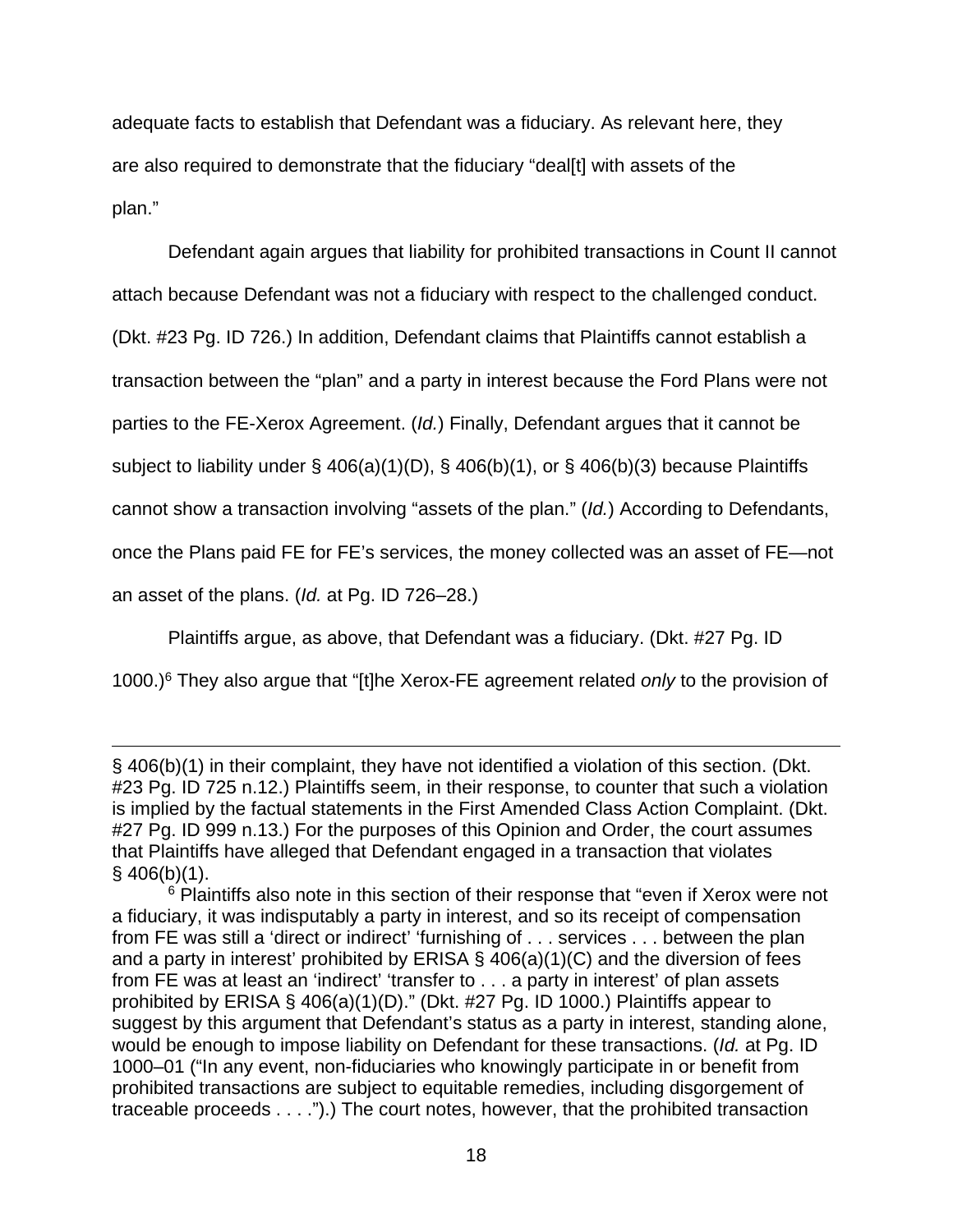services to ERISA plans, and in fact governed the provision of services to all of the plans in the class," which amounts to a "transaction involving a plan." (Id. at Pg. ID 1001.) Finally, Plaintiffs characterize Defendant's view of "plan assets" as "overly myopic," arguing that "Congress drafted the statute" to refer to "direct and indirect" transactions "to put a stop to formalistic arguments like the one Xerox makes here, that, if adopted, could provide an easy roadmap to launder self-dealing payments." (Id.)

 As addressed above, Plaintiffs have not sufficiently pled that Defendant was acting as a fiduciary with respect to the Ford Plans. Therefore, Plaintiffs' claims of prohibited transactions in Count II will be dismissed. Because the court has granted Plaintiffs leave to replead fiduciary status based on de facto control over fiduciary appointment, however, the court will address Defendant's remaining arguments.

 The court agrees with Defendant that the payments from FE to Defendant do not constitute "plan assets." Hecker v. Deere & Co., 556 F.3d 575 (7th Cir. 2009), is again helpful. The Hecker plaintiffs alleged—as Plaintiffs do here—that the Fidelity defendants maintained discretion over the Plans' assets "by determining how much revenue Fidelity Research would share with Fidelity Trust." 556 F.3d at 584. The defendants—along with the Department of Labor—countered that the fees collected were not plan assets because they were drawn from the mutual funds at issue in the case. Id. The court determined that "[o]nce the fees are collected from the mutual fund's assets and transferred to one of the Fidelity entities, they become Fidelity's assets—again, not the assets of the Plans." Id. (citing 29 U.S.C. § 1001(b)(1), which exempts assets of an

<u>.</u>

rules in § 406(a) and (b) still require that a fiduciary is involved somehow. The court will therefore consider this argument only as it relates to Defendant's alleged liability for FE's prohibited transactions to the extent that Plaintiffs have alleged that FE is a fiduciary.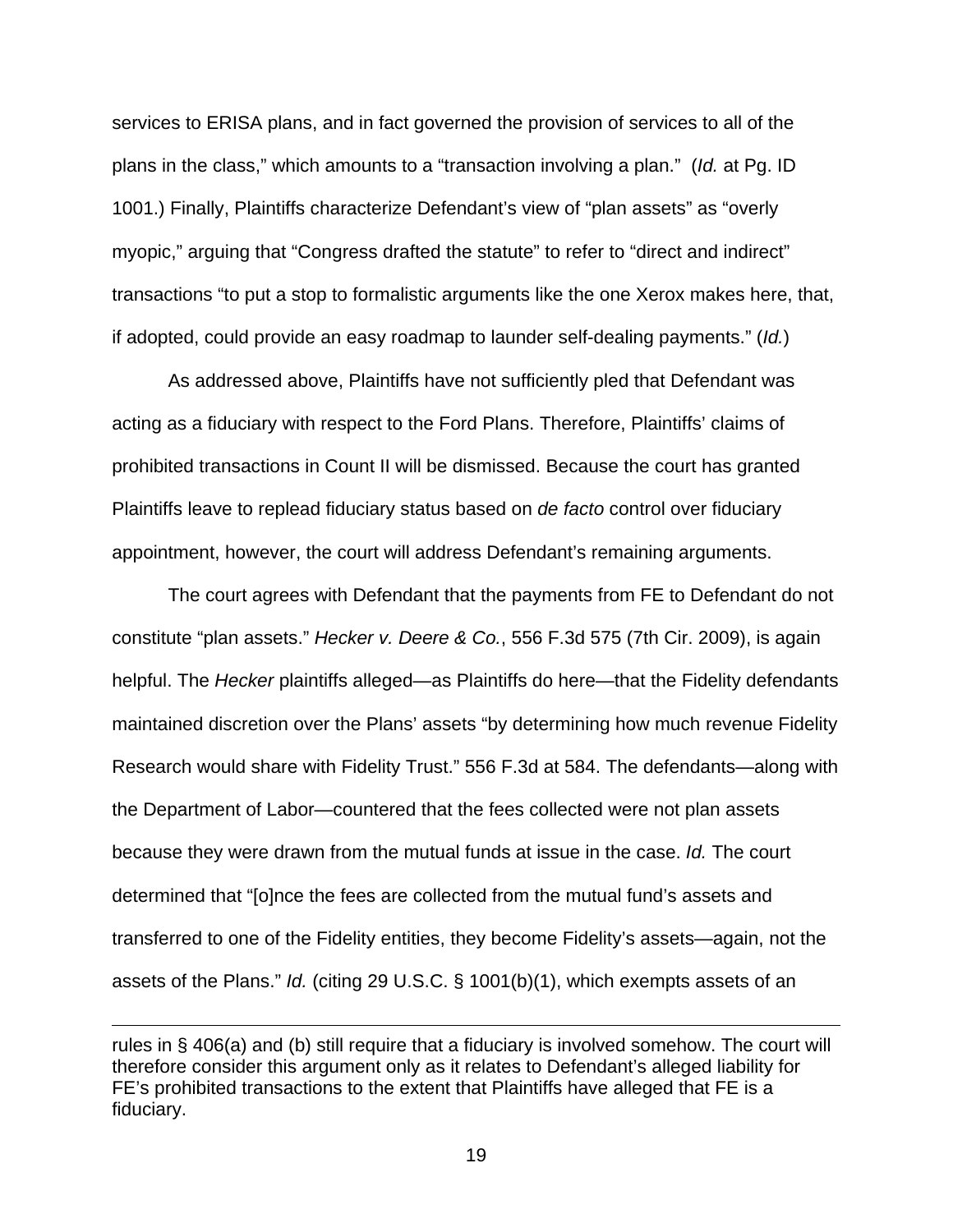investment company issuing securities from being plan assets under ERISA). Plaintiffs maintain that this "myopic" view, "if adopted, could provide an easy roadmap to launder self-dealing payments." (Dkt. #27 Pg. ID 1001.) But Plaintiffs have cited no authority holding that funds paid by a plan to a service provider continue to be plan assets after the transfer. And they fail to present any meaningful way that a court could draw a line representing where plan assets, once lawfully paid as fees to a service provider under the terms of a negotiated agreement, would cease to be plan assets. Plaintiffs' argument is accordingly rejected.

 This does not, however, dispose of Plaintiffs' argument that Defendant committed a prohibited transaction under  $\S$  406(a)(1)(C), which, by its plain language, does not require "assets of the plan." Defendant contends that it cannot be liable under this provision because the plan was not a party to the Xerox-FE Agreement, and therefore the Defendant could not have "cause[d] the plan to engage in a transaction" with FE as required by § 406(a). (Dkt. #23 Pg. ID 726).<sup>7</sup> Under the complaint as currently alleged, the court agrees. Plaintiffs have nowhere alleged facts that would tend to show that Defendant (even if it were acting as a fiduciary) caused the Ford Plans to enter into a transaction constituting the "furnishing of goods, services, or facilities between the plan and a party in interest." Plaintiffs, however, will be given leave to replead facts that would make this claim "plausible on its face." Ashcroft v. Iqbal, 556 U.S. 662, 678 (2009).

 $\overline{a}$ 

<sup>&</sup>lt;sup>7</sup> Plaintiffs, in response, appear to misapprehend what is required by the statute. (See Dkt. #27 Pg. ID 1001.) Plaintiffs contend that Defendant is incorrect to say "that there was no transaction involving a plan in the Xerox-FE agreement" because "the Xerox-FE agreement related only to the provision of services to ERISA plans." (Id.) (emphasis original). But what is required by § 406(a) is not merely a transaction involving the plan, but that the fiduciary "cause[d] the plan to engage in a transaction."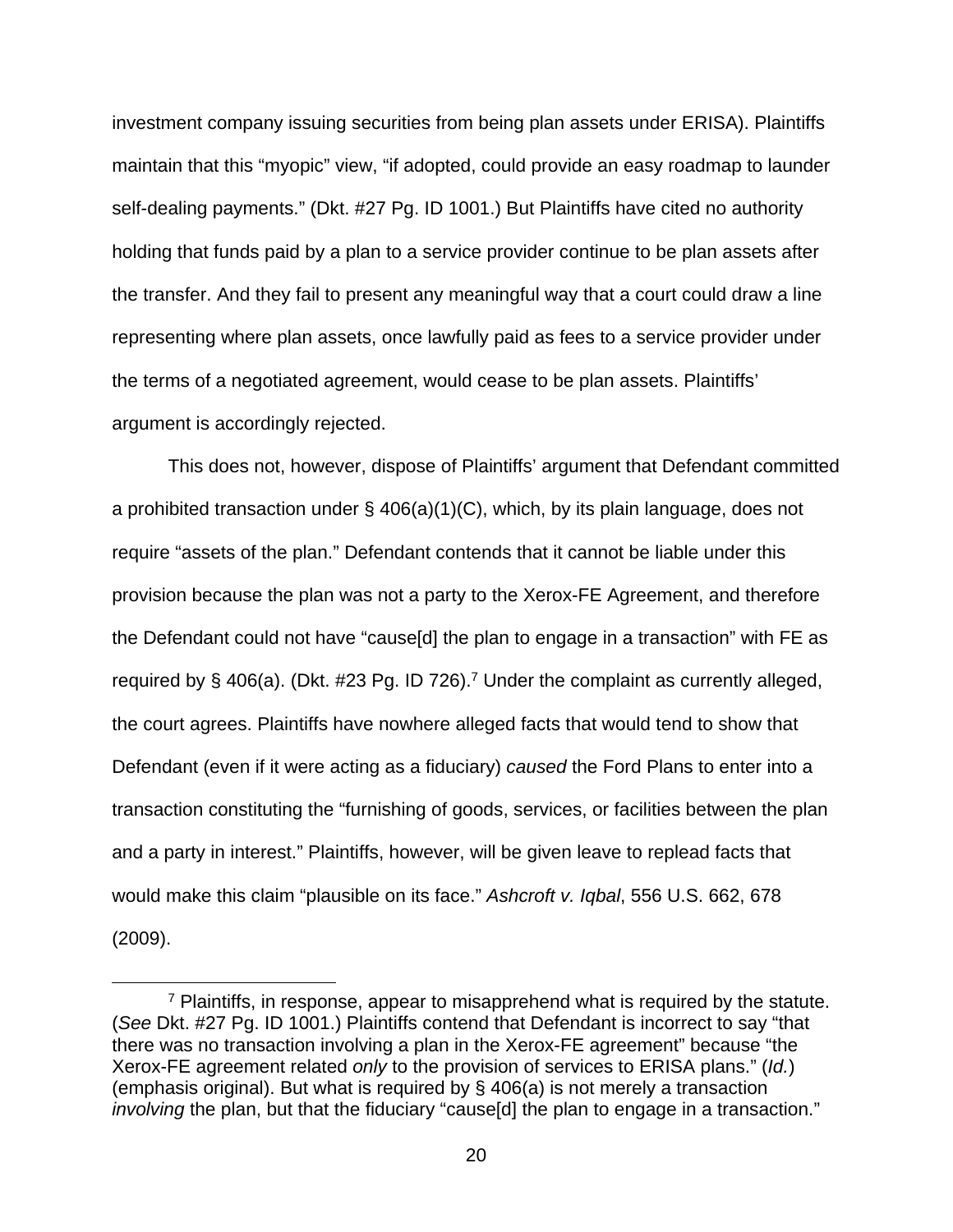#### ii. Defendant's Non-Fiduciary Liability

 Plaintiffs claim in Count III that even if Defendant is not a fiduciary with respect to the challenged conduct, FE undoubtedly is. Defendant, therefore, can still be liable to Plaintiffs for prohibited transactions under ERISA § 406(a)(1)(C), (a)(1)(D), (b)(1), or (b)(3) because Defendant is a "party in interest" to the Ford Plans. (Dkt. #21 Pg. ID 394–95; Dkt #27 Pg. ID 1000–01.) Specifically, Plaintiffs argue that FE is a fiduciary to the Ford Plans because it "'rendered investment advice for a fee or other compensation' with respect to Plan assets, and thus satisfies ERISA § 3(21)(A)(ii)." (Dkt. #27 Pg. ID 986.) FE has also, according to Plaintiffs, acknowledged its status as a fiduciary in both its agreement with Ford and the filings by its parent company with the Securities and Exchange Commission. (Id. at Pg. ID 986–87.) And even if FE is not a fiduciary, according to Plaintiffs, "[t]he Ford Plans' other fiduciaries are, by definition, fiduciaries," and "[o]f course the Plans' fiduciaries should have been aware of the fees being paid to Xerox." (Id. at Pg. ID 1003.)

 Defendant counters that it cannot be held liable for a prohibited transaction claim by FE because FE was not a fiduciary "with respect to its negotiation and receipt of compensation." (Dkt. #23 Pg. ID 730.) Defendant also contends that Plaintiffs have not sufficiently alleged that any Ford Plan fiduciaries (including "sponsors, trustees, administrators, and investment committees") were involved in the alleged prohibited transactions. (Id. at Pg. ID 730.) Finally, Defendants argue, Plaintiffs have failed to allege that a fiduciary "'cause[d] the plan' to engage in a prohibited transaction that 'he knows or should know' constitutes a prohibited transaction" as required by § 406(a). (*Id.*) While "Ford 'caused' the Ford plans to enter the Ford-FE agreement[,] . . . there are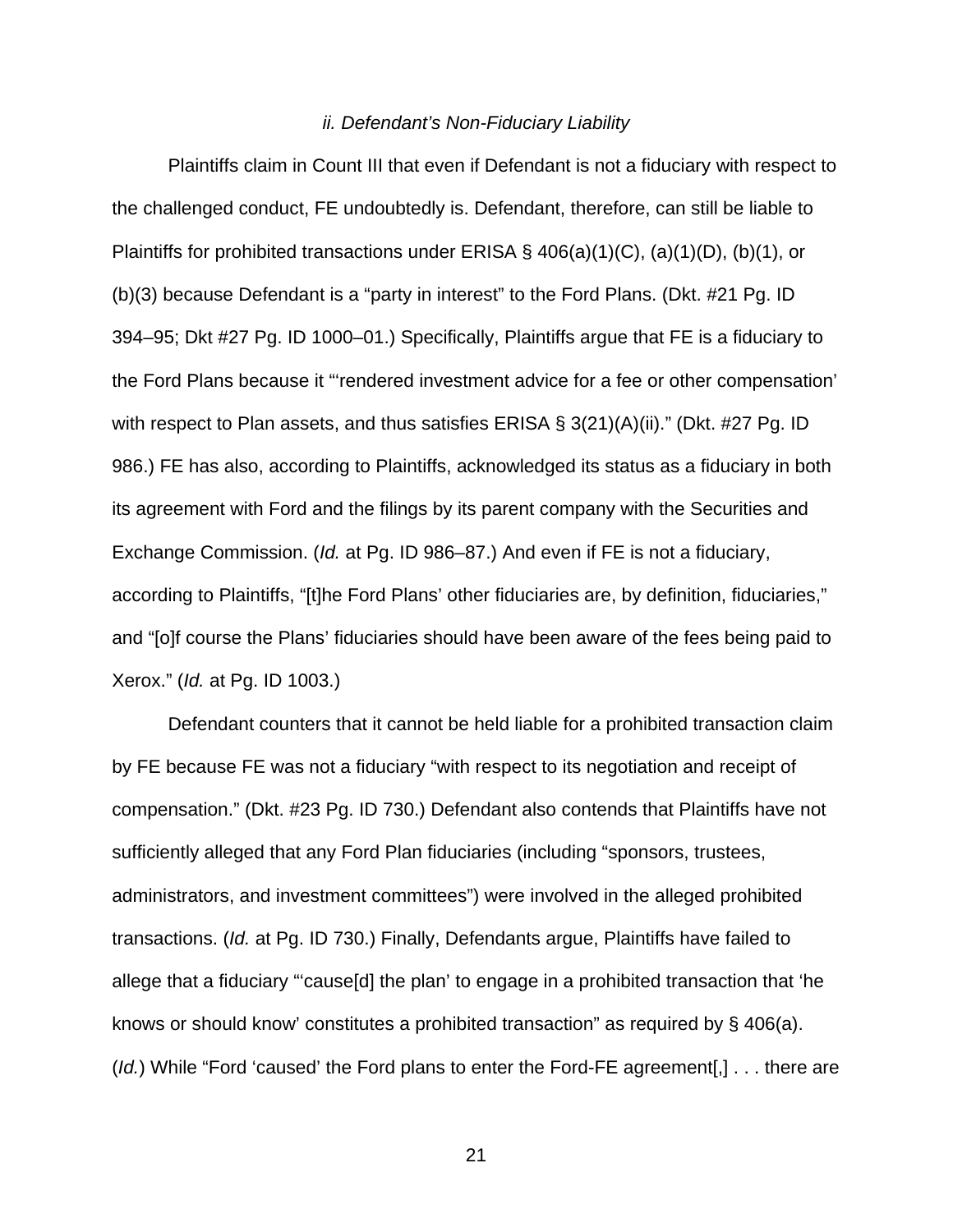no allegations regarding the Ford Plans' fiduciaries and their actual or constructive knowledge of the alleged prohibited transaction." (Id.)

 The court agrees that there is nothing to suggest that FE was a fiduciary to the Ford Plans when it negotiated its own compensation with Ford. See Seaway Food Town, Inc. v. Med. Mut. of Ohio, 347 F.3d 610, 619 (6th Cir. 2003). While FE became a fiduciary to the Ford Plans with respect to the investment advice it provided, it was not wearing its "fiduciary hat" when it negotiated its agreement with Ford. See Pegram v. Herdrich, 530 U.S. 211, 226 (2000). Moreover, there is nothing to suggest that FE was acting as a fiduciary for the Ford Plans when it negotiated its agreement with Defendant, either. And while Plaintiffs make the blanket statement in their response to the motion to dismiss that "the Ford Plans' other fiduciaries are, by definition, fiduciaries" that should have been aware that Defendant's receipt of fees constituted a prohibited transaction, the court finds this claim nowhere alleged or supported in the complaint. Accordingly, Plaintiffs' claim for non-fiduciary liability under Count III is dismissed. Plaintiffs are given leave to replead, if they can, that the Ford Plans' other fiduciaries caused the Plans to enter into a transaction that they knew or should have known was prohibited.

#### iii. Defendant's "Safe Harbor" Under § 408(b)(2)

 Defendant argues that even if Plaintiffs have sufficiently alleged that it engaged in prohibited transactions, Defendant is still entitled to dismissal because "Xerox's receipt of fees from FE falls comfortably within the prohibited transaction exemption set forth in ERISA § 408(b)(2)." (Id. at Pg. ID 728.) Section 408(b)(2), 29 U.S.C. § 1108(b)(2), provides that prohibitions on transactions in § 406 "shall not apply" to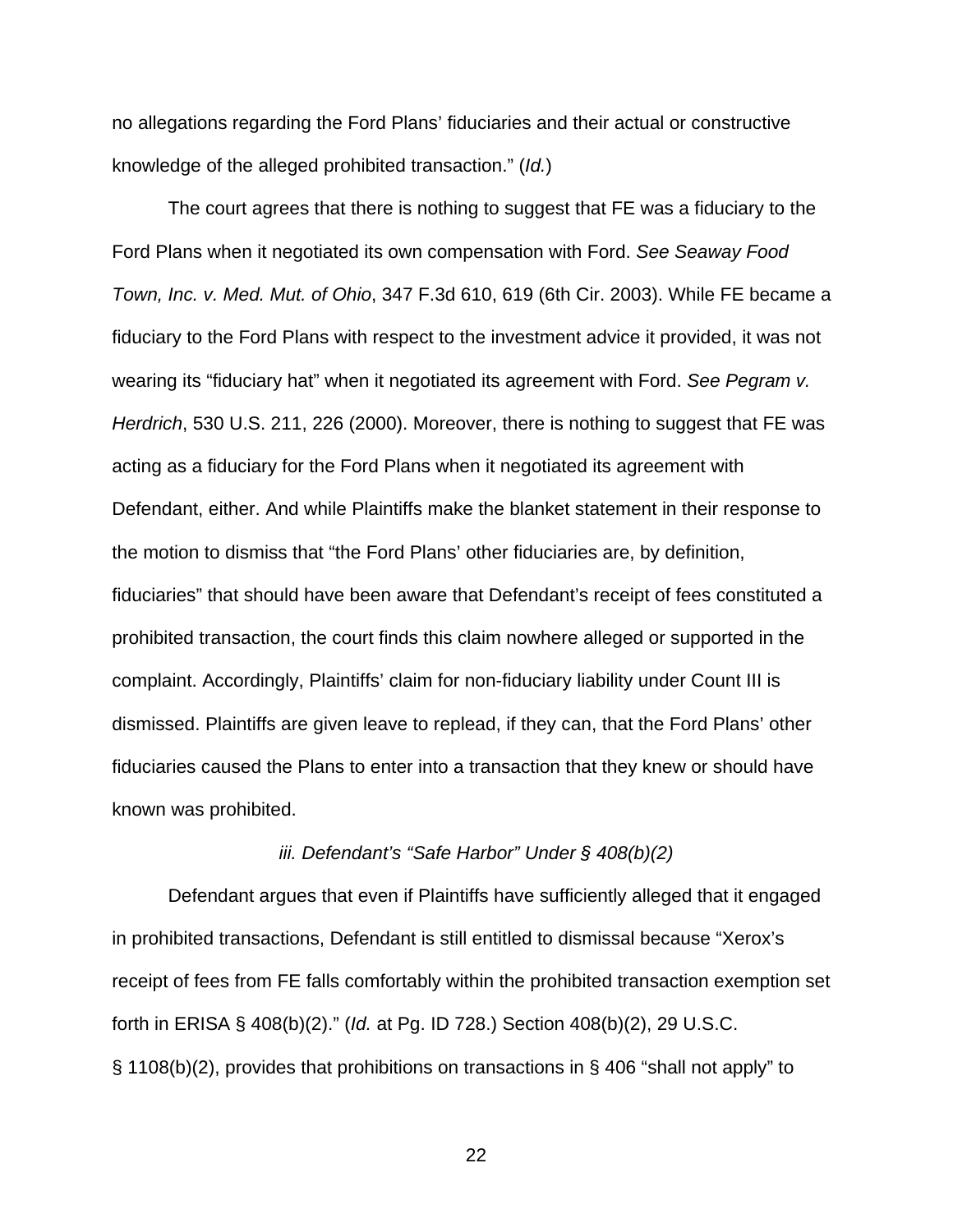transactions including "[c]ontracting or making reasonable arrangements with a party in interest for office space, or legal, accounting, or other services necessary for the establishment or operation of the plan, if no more than reasonable compensation is paid therefor."

 The court notes at the outset that—though neither party has addressed this distinction—to the extent that Defendant would be entitled to a prohibited transaction "safe harbor," that safe harbor would only extend to violations of  $\S$  406(a), not  $\S$  406(b). See Hi-Lex Controls, Inc. v. Blue Cross Blue Shield of Mich., 751 F.3d 740, 750–51 (6th Cir. 2014) (holding, along with "the majority of courts that have examined this statutory interpretation issue," that  $\S$  408 applies to transactions under  $\S$  406(a), not  $\S$  406(b)).

 Regardless, as Plaintiffs point out in their response, this "safe harbor" is a defense that is not an appropriate basis for dismissal on a motion to dismiss. See Allen v. GreatBanc Trust Co., 835 F.3d 670, 676 (7th Cir. 2016) ("[A]n ERISA plaintiff need not plead the absence of exemptions to prohibited transactions.")). Defendants, citing Hecker, 556 F.3d at 588, contend that this court may properly consider this exemption because Plaintiffs "put it in play" by anticipating it in their complaint. (Dkt. #23 Pg. ID 728.) But, as the Hecker court acknowledged, dismissal on the basis of a § 408(b) exemption, even when anticipated in the complaint, requires that the complaint includes "facts that establish an impenetrable defense to its claims." Hecker, 556 F.3d at 588 (quoting Tamayo v. Blagojevich, 526 F.3d 1074, 1086 (7th Cir. 2008)). Here, as noted above, the court finds nothing in the complaint to suggest that Plaintiffs have inadequately pled that FE's fees were unreasonable. The court, therefore, will not dismiss the complaint on the basis of Defendant's proposed "safe harbor."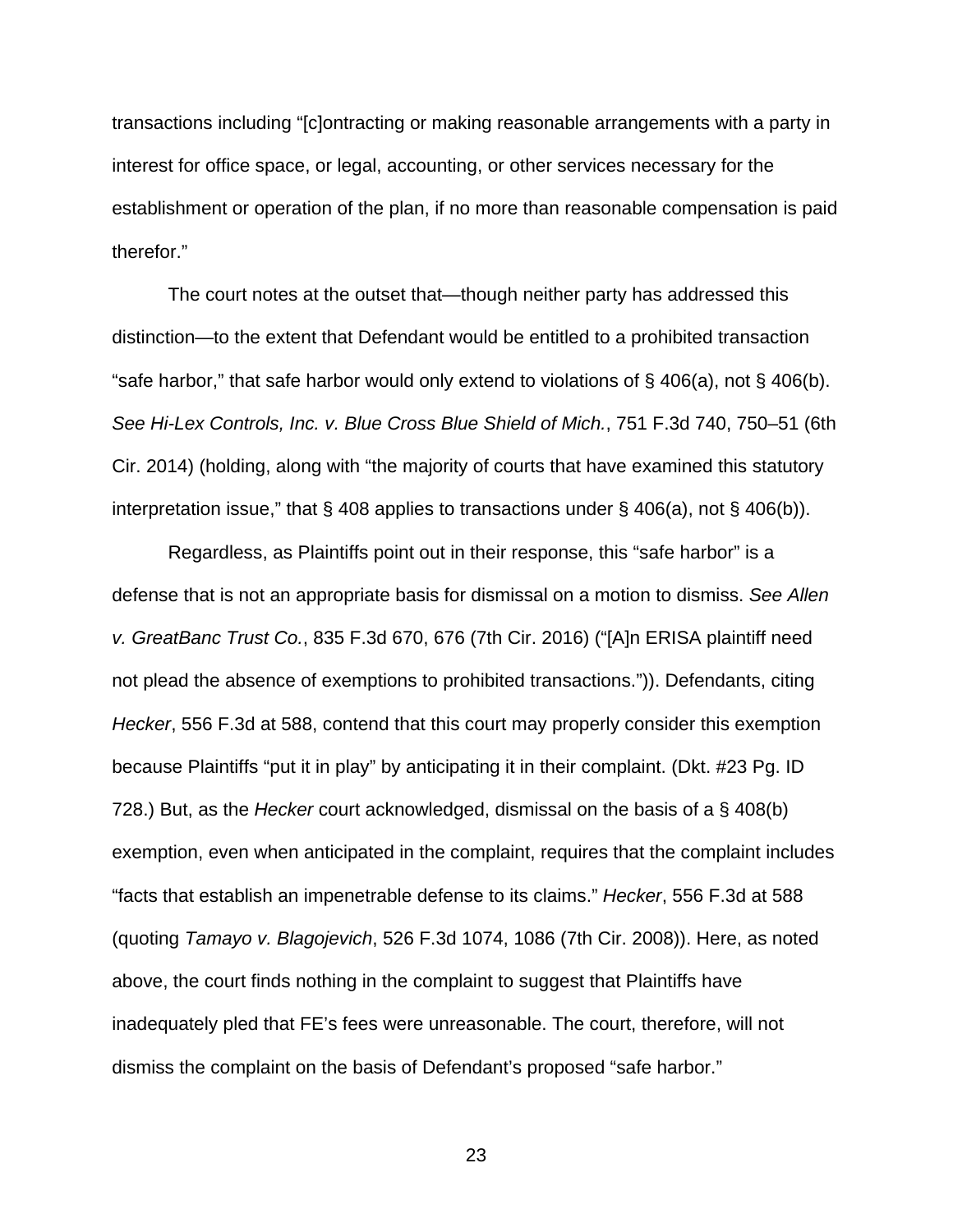#### **D. Disclosure Requirements (Count IV)**

 Finally, Plaintiffs claim that Defendant is liable for its failure to disclose its fee sharing arrangement under 29 C.F.R. § 2550.408b–2(c). Defendant contends that "there is no basis to conclude that this regulation provides a private right of action." (Dkt. #23 Pg. ID 731.) Plaintiffs claim that the private right of action stems first from § 409, 29 U.S.C. § 1109, which provides for relief against "a fiduciary with respect to a plan who breaches any of the responsibilities, obligations, or duties imposed upon fiduciaries by this subchapter." Plaintiffs also claim the right stems from  $\S$  502(a)(2) and  $\S$  502(a)(3), which provide that a civil action may be brought "for appropriate relief under section 1109 of this title" and for relief from "any act or practice which violates any provision of this subchapter," respectively. (Dkt. #27 Pg. ID 1004.) Plaintiffs, in their response to the motion to dismiss, use brackets to replace "this subchapter" in these provisions with "[ERISA]."<sup>8</sup> Thus, according to Plaintiffs, because § 2550.408b-2(c) was promulgated pursuant to § 535, it is a "'provision of ERISA' and a 'responsibility, obligation, or duty,' imposed by ERISA" subjecting Defendant to liability under § 409, § 502(a)(2), and  $§ 502(a)(3)$ . (*ld.*).

 Plaintiffs cite no authority for the proposition that this regulation provides a private right of action, and the court has found none. Rather, Defendant argues—and the court agrees—that Plaintiffs improperly rely on the slight-of-hand substitution of "[ERISA]" for "this subchapter" to support their argument that § 2550.408b–2(c) provides a private right of action. In the court's view, Congress' use of the phrase "this

 $\overline{a}$ 

<sup>&</sup>lt;sup>8</sup> See, e.g., Dkt. #27 Pg. ID 1004 ("See ERISA § 409 (providing relief against fiduciaries who 'breach<sup>[]</sup> any of the responsibilities, obligations, or duties imposed . . . by [ERISA]')." (brackets in original)).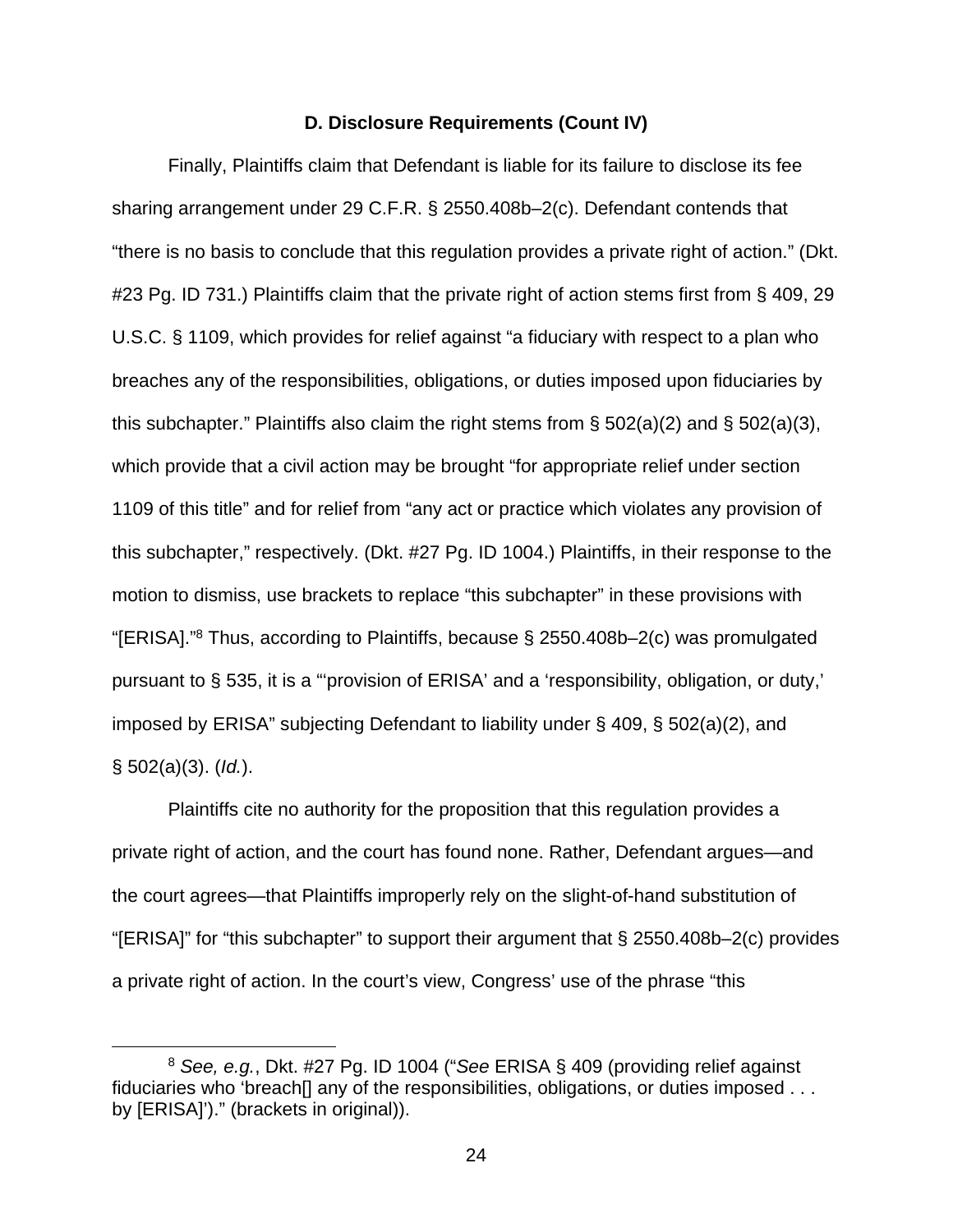subchapter" means nothing other than that; this provision is limited to the actual statutory language, and excludes ERISA regulations like § 2550.408b–2(c) from the scope of civil enforcement through a private cause of action.

 This interpretation is supported by the fact that another ERISA provision specifically permits enforcement based on violation of ERISA regulations: section 501, which permits criminal enforcement of ERISA, provides that "[a] person who willfully violates any provision of part 1 of this subtitle, or any regulation or order issued under any such provision, shall upon conviction be fined not more than \$100,000 or imprisoned not more than 10 years, or both." 29 U.S.C. § 1131 (emphasis added). The civil enforcement provisions of ERISA, however, contain no such language. "Where Congress includes particular language in one section of a statute but omits it in another section of the same Act, it is generally presumed that Congress acts intentionally and purposely in the disparate inclusion or exclusion." Russello v. United States, 464 U.S. 16, 23 (1983) (internal quotation omitted).

 This decision also accords with other courts' refusal to permit a private cause of action for violations of ERISA regulations promulgated pursuant to subsections of ERISA §§ 502 and 503, 29 U.S.C. §§ 1132 and 1133. See, e.g., Mass. Mut. Life Ins. Co. v. Russell, 473 U.S. 134, 144 (1985) (determining that, despite the fact that claim processing took longer than the time permitted by ERISA regulation, "there really is nothing at all in the statutory text [of § 503] to support the conclusion that such a delay gives rise to a private right of action for compensatory or punitive relief"); Walter v. Int'l Ass'n of Machinists Pension Fund, 949 F.2d 310, 316 (10th Cir. 1991) (declining to permit a private cause of action for failure to disclose under ERISA regulation 29 C.F.R.